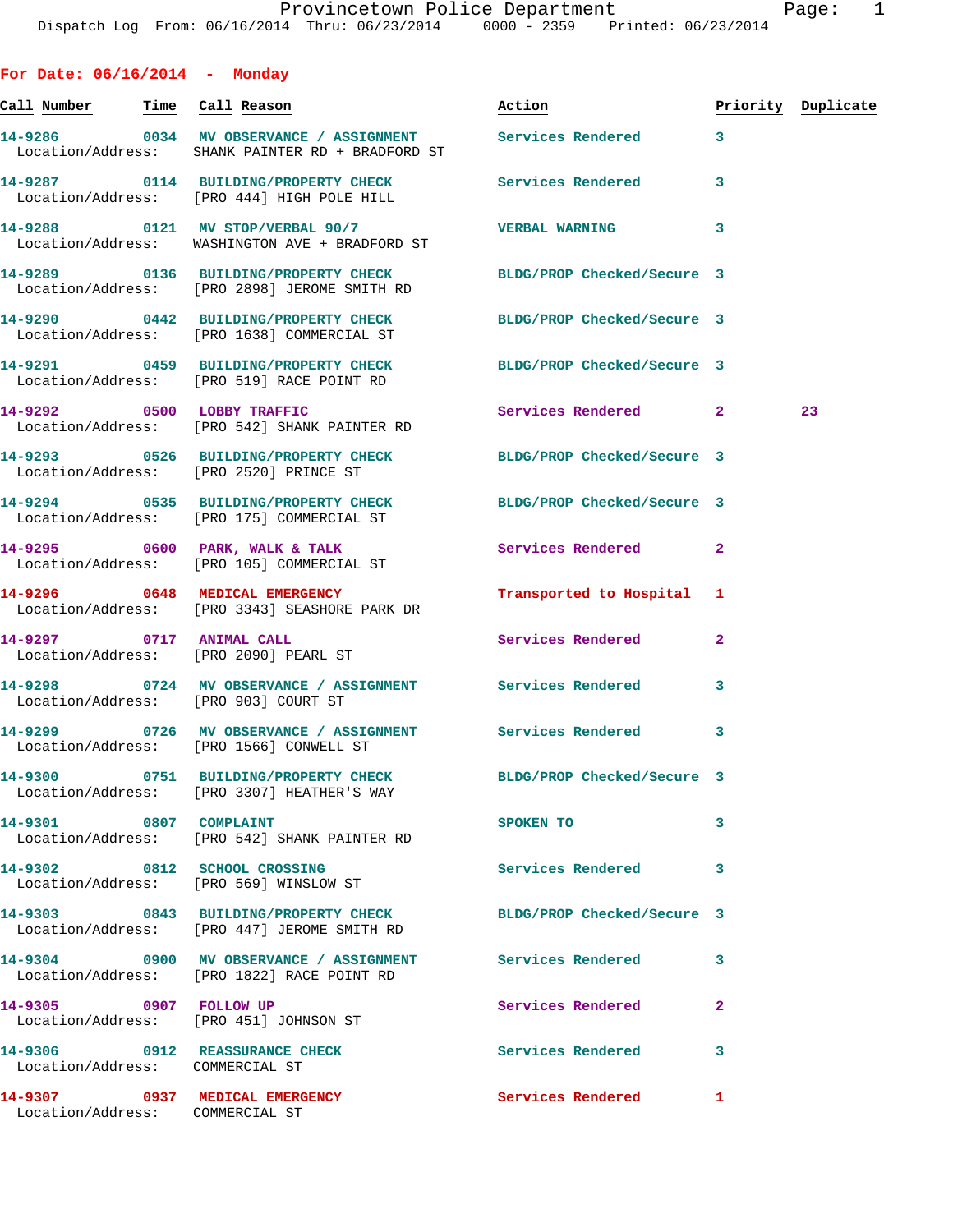|                                                                 | Dispatch Log From: 06/16/2014 Thru: 06/23/2014   0000 - 2359   Printed: 06/23/2014                             | Provincetown Police Department The Page: 2 |                |
|-----------------------------------------------------------------|----------------------------------------------------------------------------------------------------------------|--------------------------------------------|----------------|
| Location/Address: COMMERCIAL ST                                 | 14-9308 6955 PARKING COMPLAINT / GENERAL Vehicle Towed                                                         |                                            | 3              |
| Location/Address: COMMERCIAL ST                                 | 14-9309 1023 PARK, WALK & TALK 1988 Services Rendered                                                          |                                            | $\mathbf{2}$   |
|                                                                 |                                                                                                                | SPOKEN TO                                  | 3              |
| Refer To Arrest: 14-85-AR                                       | 14-9311 1114 DISTURBANCE Arrest(s) Made<br>Location/Address: [PRO 395] COMMERCIAL ST                           |                                            | $\mathbf{1}$   |
|                                                                 | 14-9312 1137 FLIGHT COVERAGE<br>Location/Address: [PRO 516] RACE POINT RD                                      | Services Rendered 2                        |                |
|                                                                 | 14-9313 1207 PARK, WALK & TALK 1998 Services Rendered<br>Location/Address: [PRO 105] COMMERCIAL ST             |                                            | $\overline{2}$ |
|                                                                 | 14-9314 1316 DOG BITE<br>Location/Address: [PRO 542] SHANK PAINTER RD                                          | Services Rendered 2                        |                |
|                                                                 | 14-9315 1445 CUSTODY PROBLEM FOLLOW UP<br>Location/Address: [PRO 488] MAYFLOWER AVE                            |                                            | 3              |
|                                                                 | 14-9317 1534 ANIMAL CALL<br>Location/Address: [PRO 1048] PEARL ST                                              | No Action Required 2                       |                |
|                                                                 | 14-9318 1605 BUILDING/PROPERTY CHECK BLDG/PROP Checked/Secure 3<br>Location/Address: [PRO 447] JEROME SMITH RD |                                            |                |
|                                                                 | 14-9319 1617 MV OBSERVANCE / ASSIGNMENT No Action Required 3<br>Location/Address: [PRO 3430] COMMERCIAL ST     |                                            |                |
|                                                                 | 14-9320 1636 MV STOP<br>Location/Address: BRADFORD ST + MILLER HILL RD                                         | <b>VERBAL WARNING</b>                      | 3              |
| Location: WILDFLOWER                                            | 14-9321 1707 PARKING COMPLAINT / GENERAL GONE ON ARRIVAL                                                       |                                            | 3              |
|                                                                 | 14-9322 1757 COMPLAINT<br>Location/Address: [PRO 3076] COMMERCIAL ST                                           | SPOKEN TO                                  | 3              |
|                                                                 | 14-9323 1820 MEDICAL EMERGENCY<br>Location/Address: [PRO 3906] RACE POINT RD                                   | Transported to Hospital 1                  |                |
|                                                                 | 14-9324 1825 LOST/FOUND PROPERTY<br>Location/Address: [PRO 3004] BRADFORD ST                                   | No Action Required                         | 3              |
|                                                                 | 14-9325 1826 ASSIST CITIZEN<br>Location/Address: [PRO 175] COMMERCIAL ST                                       | Services Rendered 3                        |                |
| Location/Address: ROUTE 6                                       | 14-9326 1854 BIKE SAFETY COMPLAINT GONE ON ARRIVAL                                                             |                                            | $\mathbf{2}$   |
|                                                                 | 14-9327 1915 MEDICAL EMERGENCY<br>Location/Address: [PRO 523] COMMERCIAL ST                                    | Transported to Hospital 1                  |                |
| Location/Address: BRADFORD ST                                   | 14-9328 1915 TRAFFIC CONTROL                                                                                   | <b>Services Rendered</b>                   | 3              |
|                                                                 | 14-9329 1919 ANIMAL CALL<br>Location/Address: [PRO 542] SHANK PAINTER RD                                       | No Action Required                         | $\overline{2}$ |
| 14-9331 2019 LANDLORD/TENANT<br>Location/Address: COMMERCIAL ST |                                                                                                                | SPOKEN TO                                  | $\overline{2}$ |
|                                                                 | 14-9330 2023 COMPLAINT<br>Location/Address: [PRO 285] COMMERCIAL ST                                            | SPOKEN TO                                  | 3              |
|                                                                 | 14-9332 2057 BUILDING/PROPERTY CHECK                                                                           | BLDG/PROP Checked/Secure 3                 |                |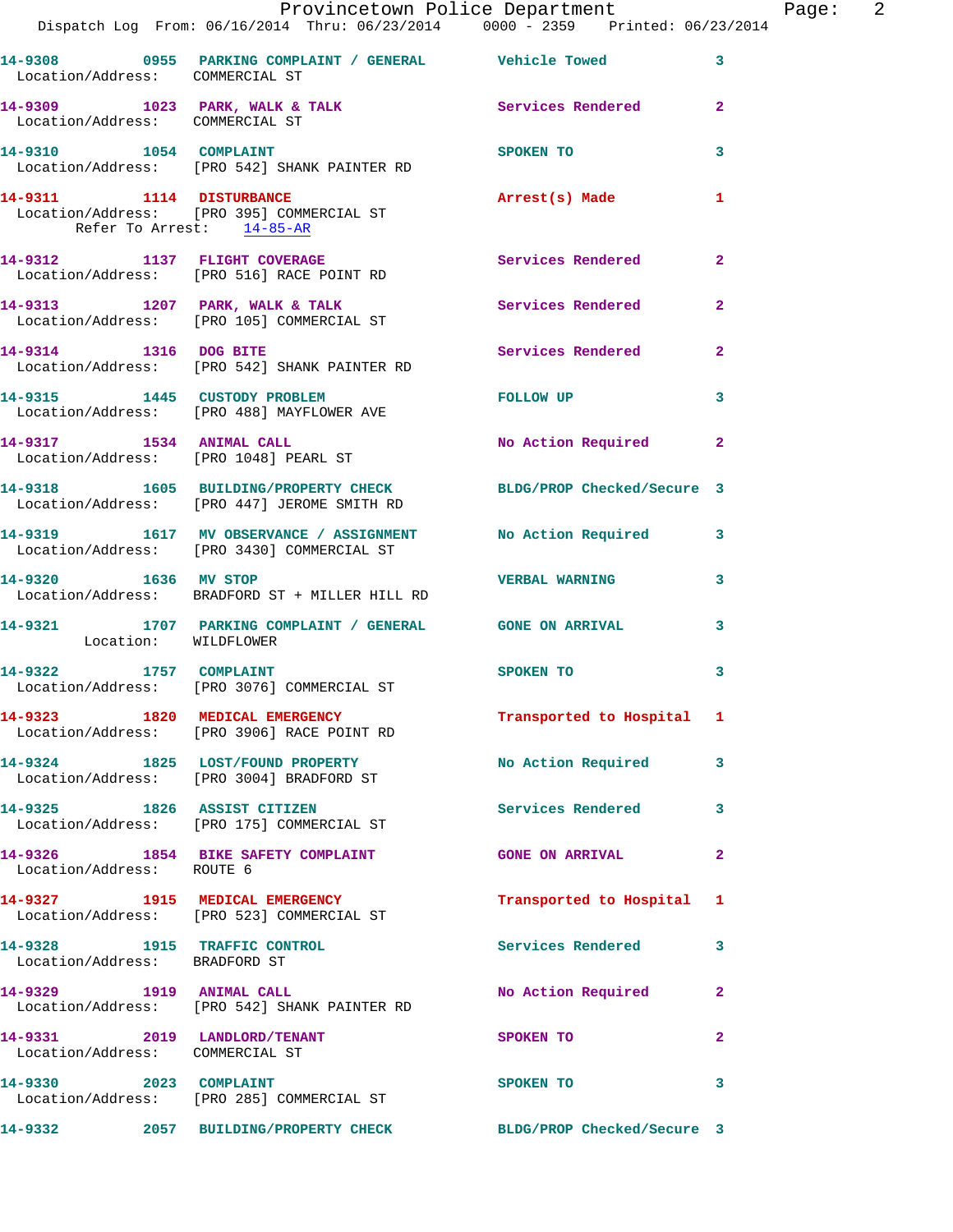|                                                | Dispatch Log From: 06/16/2014 Thru: 06/23/2014 0000 - 2359 Printed: 06/23/2014                                  | Provincetown Police Department The Rage: 3 |                    |
|------------------------------------------------|-----------------------------------------------------------------------------------------------------------------|--------------------------------------------|--------------------|
|                                                | Location/Address: [PRO 519] RACE POINT RD                                                                       |                                            |                    |
|                                                | 14-9334 2145 BUILDING/PROPERTY CHECK BLDG/PROP Checked/Secure 3<br>Location/Address: [PRO 182] COMMERCIAL ST    |                                            |                    |
|                                                | 14-9335 2147 BUILDING/PROPERTY CHECK BLDG/PROP Checked/Secure 3<br>Location/Address: [PRO 1638] COMMERCIAL ST   |                                            |                    |
|                                                | 14-9336 2155 FIREARMS / WEAPONS<br>Location/Address: NICKERSON ST + BRADFORD ST                                 | <b>Unfounded</b>                           | $\mathbf{2}$       |
|                                                | 14-9333 2158 MEDICAL EMERGENCY<br>Location/Address: [PRO 2737] COMMERCIAL ST                                    | Transported to Hospital 1                  |                    |
|                                                | 14-9337 2223 COMPLAINT - STREET PERFORMERS No Action Required 3<br>Location/Address: [PRO 182] COMMERCIAL ST    |                                            |                    |
|                                                | 14-9338 2231 BUILDING/PROPERTY CHECK BLDG/PROP Checked/Secure 3<br>Location/Address: [PRO 3256] COMMERCIAL ST   |                                            |                    |
|                                                | 14-9339 2236 BUILDING/PROPERTY CHECK BLDG/PROP Checked/Secure 3<br>Location/Address: [PRO 306] COMMERCIAL ST    |                                            |                    |
| 14-9340 2236 THREATS                           | Location/Address: [PRO 340] COMMERCIAL ST                                                                       | Services Rendered                          | $\mathbf{2}$       |
|                                                | 14-9341 2313 BUILDING/PROPERTY CHECK BLDG/PROP Checked/Secure 3<br>Location/Address: [PRO 175] COMMERCIAL ST    |                                            |                    |
|                                                | 14-9342 2347 BUILDING/PROPERTY CHECK BLDG/PROP Checked/Secure 3<br>Location/Address: [PRO 3292] COMMERCIAL ST   |                                            |                    |
| For Date: $06/17/2014$ - Tuesday               |                                                                                                                 |                                            |                    |
|                                                | 14-9343 0016 BUILDING/PROPERTY CHECK Services Rendered<br>Location/Address: [PRO 2500] COMMERCIAL ST            |                                            | 3                  |
|                                                | 14-9344 0023 BUILDING/PROPERTY CHECK BLDG/PROP Checked/Secure 3<br>Location/Address: [PRO 2543] MACMILLAN WHARF |                                            |                    |
| $14 - 9346$<br>Location/Address: COMMERCIAL ST | 0034 PARK, WALK & TALK                                                                                          | Services Rendered                          | $\mathbf{2}$       |
|                                                | 14-9345 0036 PARK, WALK & TALK<br>Location/Address: [PRO 105] COMMERCIAL ST                                     | <b>Services Rendered</b>                   | $\mathbf{2}$       |
|                                                | 14-9347 0132 MV OBSERVANCE / ASSIGNMENT Services Rendered<br>Location/Address: HIGH POLE HL + BRADFORD ST       |                                            | 3                  |
|                                                | 14-9348 0219 PARKING COMPLAINT / GENERAL<br>Location/Address: [PRO 3670] SHANK PAINTER RD                       | Services Rendered                          | 3                  |
|                                                | 14-9350 0325 BUILDING/PROPERTY CHECK<br>Location/Address: [PRO 444] HIGH POLE HILL                              | BLDG/PROP Checked/Secure 3                 |                    |
|                                                | 14-9351 0333 BUILDING/PROPERTY CHECK BLDG/PROP Checked/Secure 3<br>Location/Address: [PRO 3430] COMMERCIAL ST   |                                            |                    |
|                                                | 14-9352 0342 MV DISABLED<br>Location/Address: [PRO 2490] PROVINCELANDS RD                                       | Services Rendered                          | 2                  |
|                                                | 14-9353 0524 BUILDING/PROPERTY CHECK Services Rendered<br>Location/Address: [PRO 3259] MACMILLAN WHARF          |                                            | 3                  |
|                                                | 14-9354 0623 LOBBY TRAFFIC<br>Location/Address: [PRO 542] SHANK PAINTER RD                                      | Services Rendered                          | $\mathbf{2}$<br>46 |
|                                                | 14-9355 0657 MV OBSERVANCE / ASSIGNMENT Services Rendered                                                       |                                            | 3                  |

Location/Address: [PRO 2513] ROUTE 6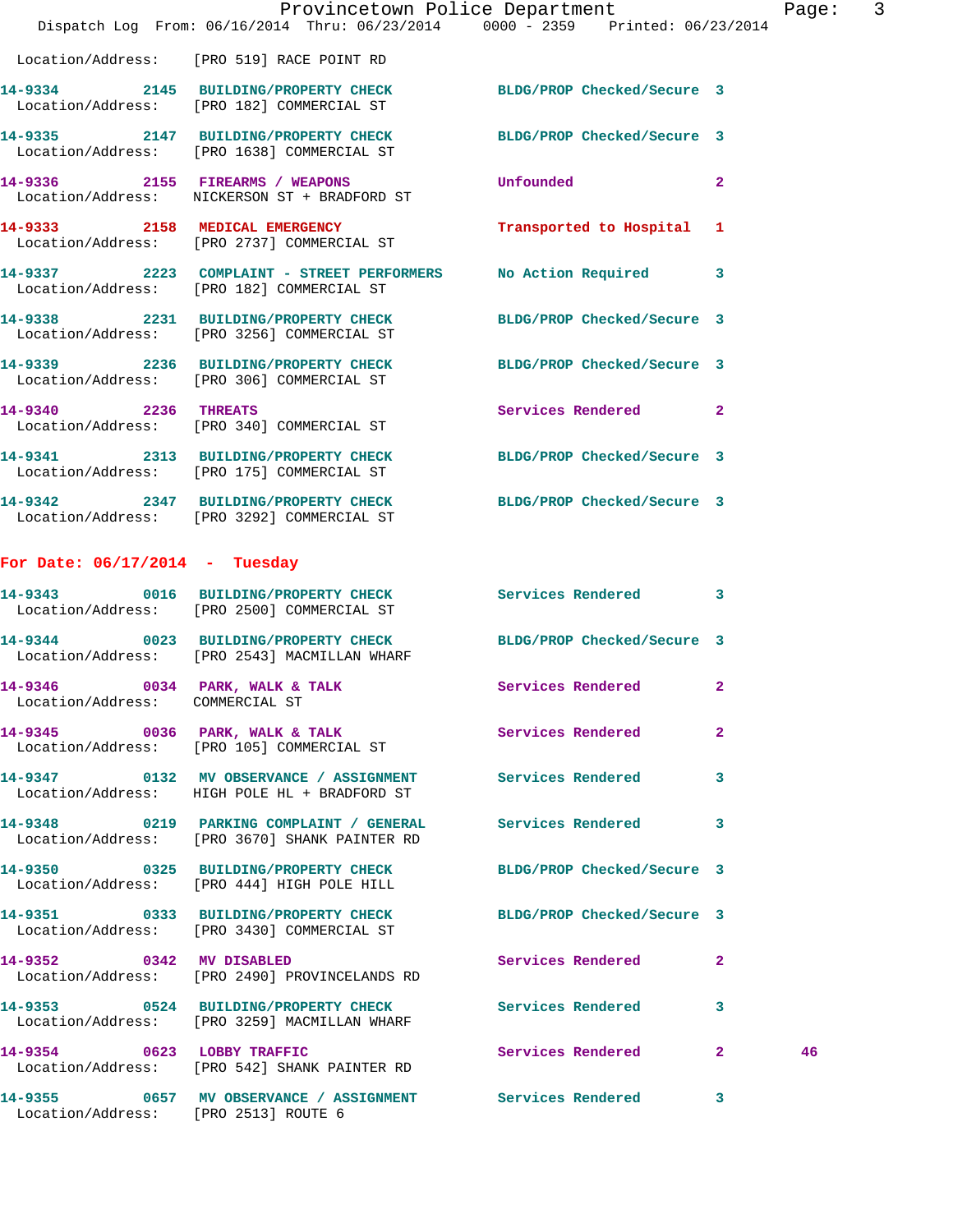|                                                              | Provincetown Police Department<br>Dispatch Log From: 06/16/2014 Thru: 06/23/2014 0000 - 2359 Printed: 06/23/2014 |                            |                |
|--------------------------------------------------------------|------------------------------------------------------------------------------------------------------------------|----------------------------|----------------|
|                                                              | 14-9356 0749 BUILDING/PROPERTY CHECK Services Rendered<br>Location/Address: [PRO 3307] HEATHER'S WAY             |                            | 3              |
| 14-9357 0753 MV STOP<br>Location/Address: [PRO 521] ROUTE 6  |                                                                                                                  | <b>VERBAL WARNING</b>      | 3              |
| 14-9358 0758 HAZARDS<br>Location/Address: [PRO 2519] ROUTE 6 |                                                                                                                  | Services Rendered          | $\mathbf{2}$   |
| Location/Address: [PRO 3287] ROUTE 6                         | 14-9359 0800 BUILDING/PROPERTY CHECK BLDG/PROP Checked/Secure 3                                                  |                            |                |
| 14-9360 0805 SCHOOL CROSSING                                 | Location/Address: [PRO 569] WINSLOW ST                                                                           | Services Rendered          | 3              |
|                                                              | 14-9361 0825 ANIMAL CALL<br>Location/Address: [PRO 2368] SHANK PAINTER RD                                        | <b>Services Rendered</b>   | $\overline{2}$ |
|                                                              | Location/Address: [PRO 542] SHANK PAINTER RD                                                                     |                            | 3              |
|                                                              | 14-9363 0836 HARASSMENT<br>Location/Address: [PRO 542] SHANK PAINTER RD                                          | SPOKEN TO                  | $\overline{2}$ |
| Location/Address: [PRO 2818] CONWELL ST                      | 14-9364 0848 MV OBSERVANCE / ASSIGNMENT Services Rendered                                                        |                            | 3              |
|                                                              | 14-9365 0928 BUILDING/PROPERTY CHECK<br>Location/Address: [PRO 3318] CEMETERY RD                                 | BLDG/PROP Checked/Secure 3 |                |
|                                                              | 14-9366 0952 BUILDING/PROPERTY CHECK BLDG/PROP Checked/Secure 3<br>Location/Address: [PRO 2500] COMMERCIAL ST    |                            |                |
|                                                              | 14-9368 1015 ASSIST CITIZEN<br>Location/Address: [PRO 542] SHANK PAINTER RD                                      | <b>Services Rendered</b>   | 3              |
| 14-9369 1021 COMPLAINT                                       | Location/Address: [PRO 2028] BAYBERRY AVE                                                                        | Services Rendered          | 3              |
|                                                              | 14-9370 1034 BUILDING/PROPERTY CHECK<br>Location/Address: [PRO 2206] COMMERCIAL ST                               | BLDG/PROP Checked/Secure 3 |                |
| 14-9371                                                      | 1103 LOST GREEN MESSENGER BAG<br>Location/Address: [PRO 542] SHANK PAINTER RD                                    | Services Rendered          | 3              |
|                                                              | 14-9372 1111 PARKING COMPLAINT / GENERAL<br>Location/Address: [PRO 2512] JEROME SMITH RD                         | Services Rendered          | 3              |
| 14-9373 1138 MV DISABLED                                     | Location/Address: FRANKLIN ST + COMMERCIAL ST                                                                    | Services Rendered          | $\overline{2}$ |
|                                                              | 14-9374 1159 BUILDING/PROPERTY CHECK<br>Location/Address: [PRO 2483] COMMERCIAL ST                               | BLDG/PROP Checked/Secure 3 |                |
| 14-9375                                                      | 1201 BUILDING/PROPERTY CHECK<br>Location/Address: [PRO 2206] COMMERCIAL ST                                       | BLDG/PROP Checked/Secure 3 |                |
| 14-9376<br>1206                                              | <b>FOLLOW UP</b>                                                                                                 | Services Rendered          | $\mathbf{2}$   |

Location/Address: [PRO 2028] BAYBERRY AVE

**14-9377 1213 ANIMAL CALL Services Rendered 2**  Location/Address: [PRO 79] CARVER ST

Location/Address: [PRO 526] RYDER ST EXT

**14-9379 1313 MV OBSERVANCE / ASSIGNMENT Services Rendered 3**  Location/Address: [PRO 3737] BRADFORD ST

Location/Address: SHANK PAINTER RD

**14-9380 1334 LOST READING GLASSES Services Rendered 3** 

**14-9378 1220 ANIMAL CALL Citation/Warning Issued 2**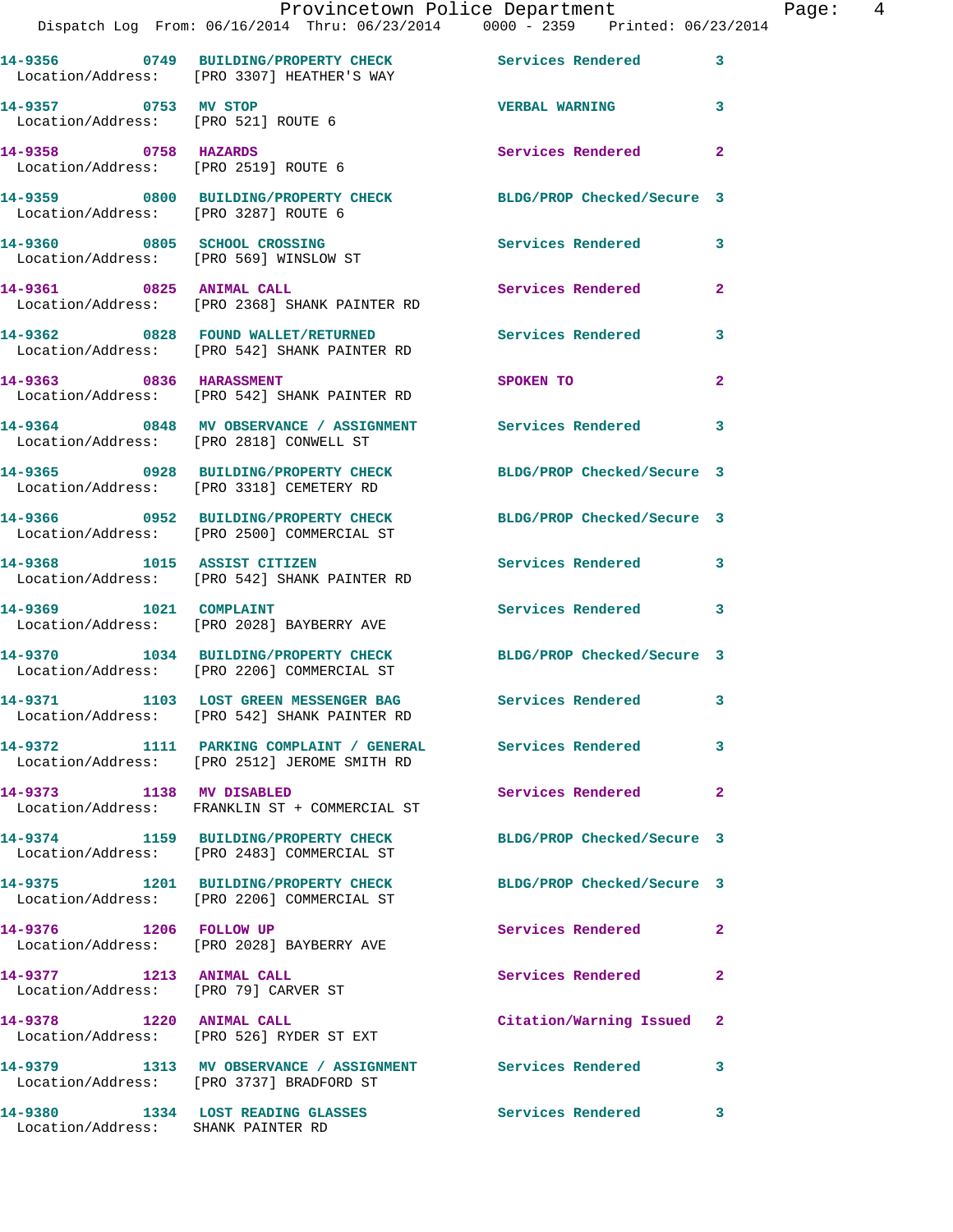|                                    | 14-9381 1343 MV STOP<br>Location/Address: [PRO 2490] PROVINCELANDS RD                                            | VERBAL WARNING 3           |                |    |
|------------------------------------|------------------------------------------------------------------------------------------------------------------|----------------------------|----------------|----|
|                                    | 14-9382 1400 BUILDING/PROPERTY CHECK BLDG/PROP Checked/Secure 3<br>Location/Address: [PRO 447] JEROME SMITH RD   |                            |                |    |
|                                    | 14-9383 1429 MEDICAL EMERGENCY<br>Location/Address: [PRO 832] COMMERCIAL ST                                      | Transported to Hospital 1  |                |    |
|                                    | 14-9385 1518 HARASSMENT<br>Location/Address: [PRO 542] SHANK PAINTER RD                                          | SPOKEN TO                  | 2              |    |
|                                    | 14-9386 1613 FOUND CA LICENSE<br>Location/Address: [PRO 106] COMMERCIAL ST                                       | Services Rendered          | 3              |    |
|                                    | 14-9387 1643 PARKED MV COMPLAINT<br>Location/Address: [PRO 1237] MILLER HILL RD                                  | <b>GONE ON ARRIVAL</b>     | $\overline{2}$ |    |
|                                    | 14-9391 2022 BUILDING/PROPERTY CHECK BLDG/PROP Checked/Secure 3<br>Location/Address: [PRO 1638] COMMERCIAL ST    |                            |                |    |
|                                    | 14-9392 2043 BUILDING/PROPERTY CHECK BLDG/PROP Checked/Secure 3<br>Location/Address: [PRO 3292] COMMERCIAL ST    |                            |                |    |
|                                    | 14-9393 2225 ANIMAL WELL-BEING<br>Location/Address: [PRO 146] COMMERCIAL ST                                      | GONE ON ARRIVAL 2          |                |    |
|                                    | 14-9394 2344 BUILDING/PROPERTY CHECK BLDG/PROP Checked/Secure 3<br>Location/Address: [PRO 1778] SHANK PAINTER RD |                            |                |    |
|                                    | Location/Address: BRADFORD ST + RYDER ST                                                                         |                            |                |    |
| For Date: $06/18/2014$ - Wednesday |                                                                                                                  |                            |                |    |
|                                    | 14-9396 0010 MV STOP/VERBAL 89/9 VERBAL WARNING<br>Location/Address: [PRO 527] RYDER ST EXT                      |                            | 3              |    |
|                                    | 14-9397 0018 MV STOP/VERBAL 89/9<br>Location/Address: [PRO 43] BRADFORD ST                                       | <b>VERBAL WARNING</b>      | 3              |    |
|                                    | 14-9398 0024 MV DISABLED<br>Location/Address: BRADFORD ST + RYDER ST                                             | Services Rendered          | $\overline{2}$ |    |
| 14-9399 0035 BAR CHECK             | Location/Address: [PRO 3947] BRADFORD ST                                                                         | Services Rendered          | $\mathbf{2}$   |    |
|                                    | $14-9400$ 0048 PARK, WALK & TALK<br>Location/Address: [PRO 105] COMMERCIAL ST                                    | Services Rendered          | $\mathbf{2}$   |    |
| 14-9401 0051 LOBBY TRAFFIC         | Location/Address: [PRO 542] SHANK PAINTER RD                                                                     | Services Rendered          | $\mathbf{2}$   | 21 |
|                                    | 14-9402 0201 BUILDING/PROPERTY CHECK<br>Location/Address: [PRO 444] HIGH POLE HILL                               | BLDG/PROP Checked/Secure 3 |                |    |
|                                    | 14-9403 0502 BUILDING/PROPERTY CHECK<br>Location/Address: [PRO 530] SHANK PAINTER RD                             | BLDG/PROP Checked/Secure 3 |                |    |
|                                    | 14-9404 0547 FLIGHT COVERAGE<br>Location/Address: [PRO 516] RACE POINT RD                                        | Services Rendered          | $\mathbf{2}$   |    |
| 14-9405 0818 SCHOOL CROSSING       | Location/Address: [PRO 569] WINSLOW ST                                                                           | Services Rendered          | 3              |    |
|                                    | 14-9406 0826 BUILDING/PROPERTY CHECK<br>Location/Address: [PRO 2206] COMMERCIAL ST                               | BLDG/PROP Checked/Secure 3 |                |    |
| 14-9407 0837 COMPLAINT             |                                                                                                                  | Services Rendered 3        |                |    |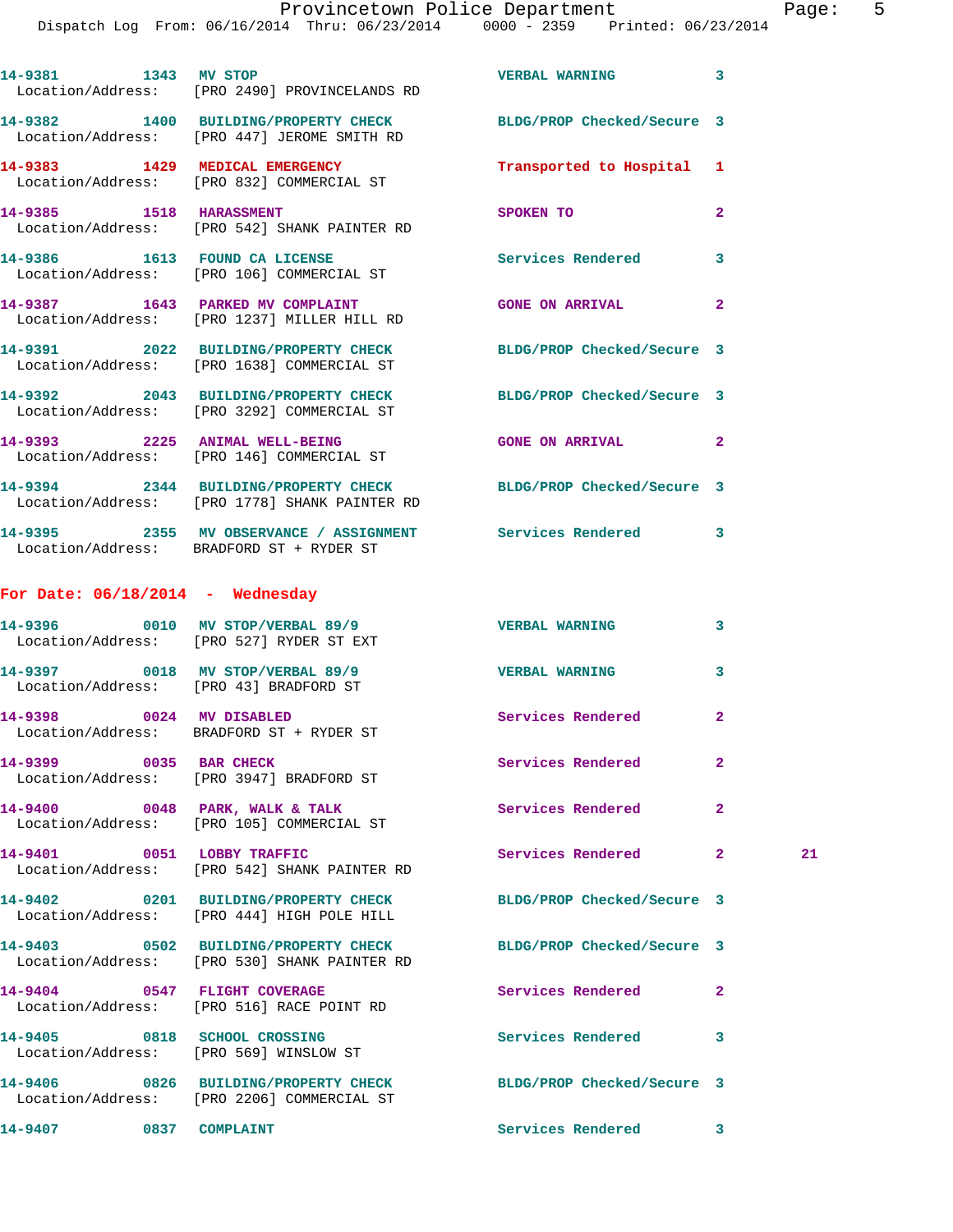|                                                                         | Provincetown Police Department<br>Dispatch Log From: 06/16/2014 Thru: 06/23/2014 0000 - 2359 Printed: 06/23/2014 |                            |                |
|-------------------------------------------------------------------------|------------------------------------------------------------------------------------------------------------------|----------------------------|----------------|
|                                                                         | Location/Address: [PRO 1778] SHANK PAINTER RD                                                                    |                            |                |
|                                                                         | 14-9408 0905 BUILDING/PROPERTY CHECK<br>Location/Address: [PRO 105] COMMERCIAL ST                                | BLDG/PROP Checked/Secure 3 |                |
| 14-9409 0912 ANIMAL CALL                                                | Location/Address: [PRO 690] ATWOOD AVE                                                                           | Services Rendered          | $\overline{a}$ |
| 14-9410 0923 MV STOP                                                    | Location/Address: [PRO 1892] SHANK PAINTER RD                                                                    | <b>VERBAL WARNING</b>      | 3              |
|                                                                         | 14-9411 1003 ANIMAL CALL<br>Location/Address: [PRO 1245] SEASHORE PARK DR                                        | Services Rendered          | $\overline{a}$ |
|                                                                         | 14-9412 1007 BUILDING/PROPERTY CHECK<br>Location/Address: [PRO 2483] COMMERCIAL ST                               | BLDG/PROP Checked/Secure 3 |                |
|                                                                         | 14-9413 1012 FINGERPRINTS<br>Location/Address: [PRO 542] SHANK PAINTER RD                                        | Services Rendered          | 3              |
| Location/Address: COMMERCIAL ST                                         | 14-9414 1019 PARKING COMPLAINT / GENERAL Vehicle Towed                                                           |                            | 3              |
| Location/Address: HARBOR HILL RD                                        | 14-9415 1036 MEDICAL EMERGENCY                                                                                   | Services Rendered          | 1              |
|                                                                         | 14-9416 1048 LARCENY / FORGERY / FRAUD<br>Location/Address: [PRO 1613] WINTHROP ST                               | Services Rendered          | $\mathbf{2}$   |
|                                                                         | 14-9417 1115 COMPLAINT<br>Location/Address: [PRO 385] COMMERCIAL ST                                              | Services Rendered          | 3              |
| 14-9418 1127 MV COMPLAINT                                               | Location/Address: [PRO 175] COMMERCIAL ST                                                                        | Services Rendered          | $\mathbf{2}$   |
| Location/Address: [PRO 3287] ROUTE 6                                    | 14-9419 1229 BUILDING/PROPERTY CHECK                                                                             | BLDG/PROP Checked/Secure 3 |                |
|                                                                         | 14-9420 1255 STOLEN KAYAK<br>Location/Address: [PRO 2984] COMMERCIAL ST                                          | Services Rendered          | $\overline{a}$ |
| 14-9421 1341 MEDICAL EMERGENCY                                          | Location/Address: [PRO 1446] WINSLOW ST                                                                          | Services Rendered          | 1              |
| 14-9422 1400 ASSIST CITIZEN                                             | Location/Address: [PRO 508] PILGRIM HEIGHTS RD                                                                   | <b>Services Rendered</b>   | 3              |
|                                                                         | 14-9423 1447 MINOR MV ACCIDENT<br>Location/Address: [PRO 1180] COMMERCIAL ST                                     | Services Rendered          | 1              |
|                                                                         | 14-9424 1459 911 CALL/EVALUATION<br>Location/Address: [PRO 3296] SHANK PAINTER RD                                | Taken to Family/Guardian 1 |                |
|                                                                         | 14-9425 1532 SERVE HARASSMENT ORDER<br>Location/Address: [PRO 3670] SHANK PAINTER RD                             | Could Not Locate           | 3              |
|                                                                         | 14-9429 1557 DOCTOR-ORDERED TRANSPORT<br>Location/Address: [PRO 440] HARRY KEMP WAY                              | Transported to Hospital    | 1              |
| Location/Address: [PRO 2513] ROUTE 6                                    | 14-9430 1604 MV OBSERVANCE / ASSIGNMENT Services Rendered                                                        |                            | 3              |
| 14-9426    1628    VERBAL SPEED<br>Location/Address: [PRO 2513] ROUTE 6 |                                                                                                                  | <b>VERBAL WARNING</b>      | 3              |
| 14-9427 1639 DOG IN MV                                                  | Location/Address: [PRO 2577] BRADFORD ST                                                                         | Services Rendered          | $\overline{a}$ |
| 14-9428 1641 LOOSE DOG                                                  | Location/Address: PEARL ST + COMMERCIAL ST                                                                       | Services Rendered          | $\overline{a}$ |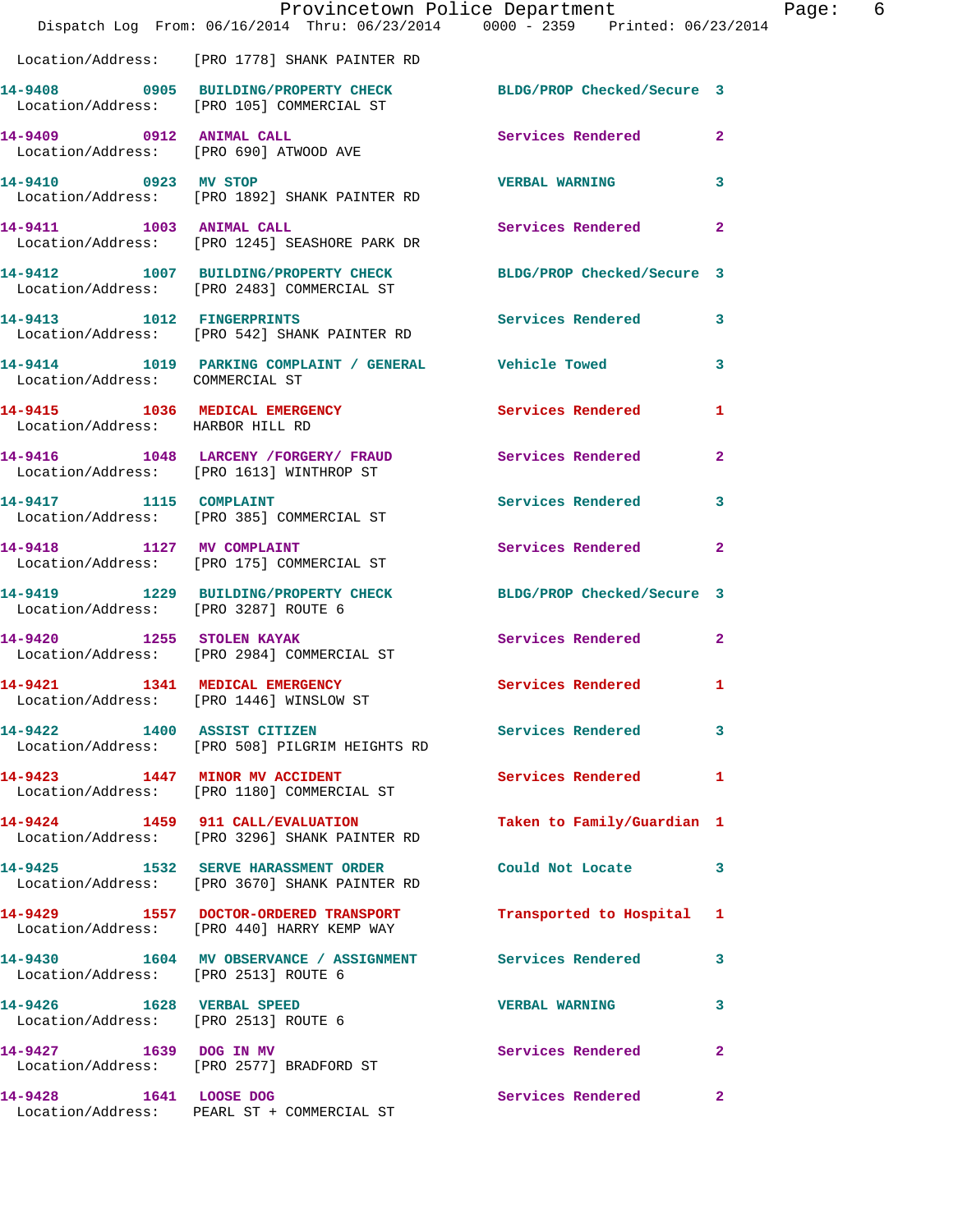|                                                        | Provincetown Police Department<br>Dispatch Log From: 06/16/2014 Thru: 06/23/2014   0000 - 2359   Printed: 06/23/2014 |                            |                | Page |
|--------------------------------------------------------|----------------------------------------------------------------------------------------------------------------------|----------------------------|----------------|------|
|                                                        | 14-9431 1733 BUILDING/PROPERTY CHECK BLDG/PROP Checked/Secure 3<br>Location/Address: [PRO 519] RACE POINT RD         |                            |                |      |
|                                                        | 14-9432 1737 NOISE COMPLAINT Unfounded<br>Location/Address: [PRO 395] COMMERCIAL ST                                  |                            | 3              |      |
|                                                        | 14-9433 1753 BUILDING/PROPERTY CHECK BLDG/PROP Checked/Secure 3<br>Location/Address: [PRO 488] MAYFLOWER AVE         |                            |                |      |
|                                                        | 14-9434 1758 LOST ID CARD Services Rendered 3<br>Location/Address: [PRO 1661] FRANKLIN ST                            |                            |                |      |
|                                                        | 14-9436 1957 MENTAL HEALTH TRANSPORT Transported to Hospital<br>Location/Address: [PRO 542] SHANK PAINTER RD         |                            | 1              |      |
|                                                        | 14-9437 2022 COMPLAINT - STREET PERFORMERS SPOKEN TO<br>Location/Address: [PRO 3094] COMMERCIAL ST                   |                            | 3              |      |
|                                                        | 14-9439 2302 COMPLAINT SPOKEN TO<br>Location/Address: [PRO 3443] COMMERCIAL ST                                       |                            | 3              |      |
| Location: DOWN TOWN                                    | 14-9440 2308 PARK, WALK & TALK NO Action Required                                                                    |                            | $\overline{2}$ |      |
| Location/Address: COMMERCIAL ST                        | 14-9441 2309 LANDLORD/TENANT SPOKEN TO                                                                               |                            | $\overline{2}$ |      |
|                                                        | 14-9442 2316 BUILDING/PROPERTY CHECK BLDG/PROP Checked/Secure 3<br>Location/Address: [PRO 175] COMMERCIAL ST         |                            |                |      |
|                                                        | 14-9443 2332 BUILDING/PROPERTY CHECK BLDG/PROP Checked/Secure 3<br>Location/Address: [PRO 1778] SHANK PAINTER RD     |                            |                |      |
|                                                        | 14-9444 2341 MV OBSERVANCE / ASSIGNMENT No Action Required 3<br>Location/Address: BRADFORD ST + RYDER ST             |                            |                |      |
|                                                        | 14-9445 2346 BUILDING/PROPERTY CHECK BLDG/PROP Checked/Secure 3<br>Location/Address: [PRO 3256] COMMERCIAL ST        |                            |                |      |
| 14-9446 2346 MV STOP<br>Location/Address: RYDER ST EXT |                                                                                                                      | <b>VERBAL WARNING</b>      | 3              |      |
|                                                        | 14-9447 2352 BUILDING/PROPERTY CHECK<br>Location/Address: [PRO 440] HARRY KEMP WAY                                   | BLDG/PROP Checked/Secure 3 |                |      |
| 14-9448 2354 DISTURBANCE                               | Location/Address: [PRO 344] COMMERCIAL ST                                                                            | SPOKEN TO                  | 1              |      |
| For Date: $06/19/2014$ - Thursday                      |                                                                                                                      |                            |                |      |
| 14-9449 0000 LOBBY TRAFFIC                             | Location/Address: [PRO 542] SHANK PAINTER RD                                                                         | Services Rendered          | $\mathbf{2}$   | 34   |
|                                                        | 14-9450 0017 SUSPICIOUS ACTIVITY<br>Location/Address: [PRO 175] COMMERCIAL ST                                        | No Action Required         | $\mathbf{2}$   |      |
| 14-9451 0049 PARK, WALK & TALK                         | Location/Address: [PRO 105] COMMERCIAL ST                                                                            | No Action Required         | $\overline{a}$ |      |

**14-9452 0111 DOMESTIC DISTURBANCE/ASSAULT Arrest(s) Made 1**  Location/Address: [PRO 1508] BRADFORD ST Refer To Arrest:  $14-87-R$ **14-9453 0511 BUILDING/PROPERTY CHECK BLDG/PROP Checked/Secure 3** 

 Location/Address: [PRO 530] SHANK PAINTER RD **14-9454 0515 MV OBSERVANCE / ASSIGNMENT Services Rendered 3**  Location/Address: [PRO 3440] ROUTE 6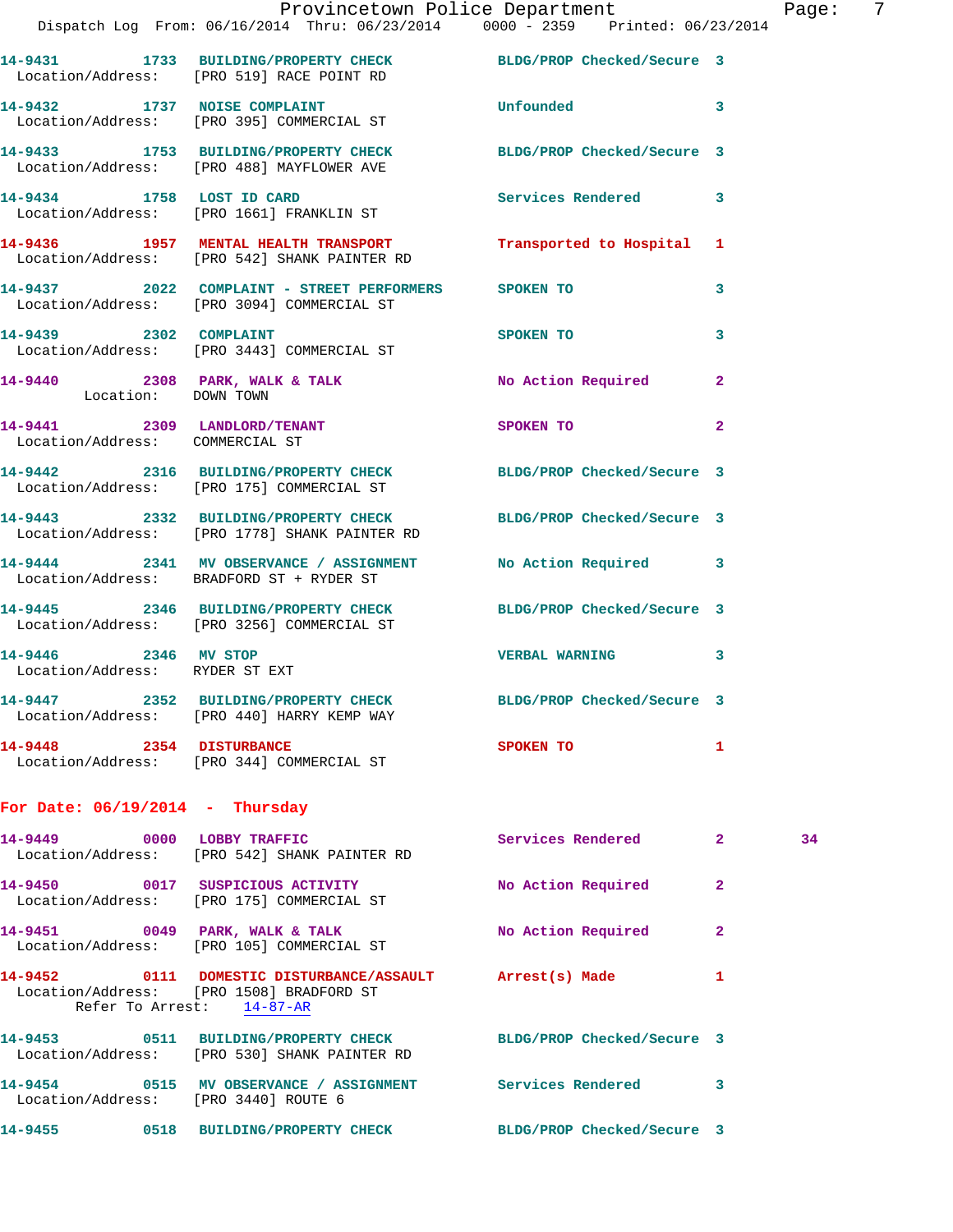|                                        | Provincetown Police Department<br>Dispatch Log From: 06/16/2014 Thru: 06/23/2014 0000 - 2359 Printed: 06/23/2014 |                           | Page: 8                    |
|----------------------------------------|------------------------------------------------------------------------------------------------------------------|---------------------------|----------------------------|
|                                        | Location/Address: [PRO 2483] COMMERCIAL ST                                                                       |                           |                            |
|                                        | 14-9456 0605 FLIGHT COVERAGE<br>Location/Address: [PRO 516] RACE POINT RD                                        | Services Rendered 2       |                            |
| 14-9457 0650 SERVICE CALL              | Location/Address: [PRO 542] SHANK PAINTER RD                                                                     | Services Rendered 3       |                            |
|                                        | 14-9459 0721 ALARM - GENERAL<br>Location/Address: [PRO 1507] BRADFORD ST                                         | False Alarm               | $\mathbf{1}$               |
| Location/Address: [PRO 606] CONWELL ST | 14-9460 0732 MV OBSERVANCE / ASSIGNMENT Services Rendered 3                                                      |                           |                            |
|                                        | 14-9462 0756 BUILDING/PROPERTY CHECK BLDG/PROP Checked/Secure 3<br>Location/Address: [PRO 3307] HEATHER'S WAY    |                           |                            |
|                                        | 14-9461 0757 ANIMAL CALL/PET PANTRY Services Rendered 2<br>Location/Address: [PRO 3296] SHANK PAINTER RD         |                           |                            |
|                                        | 14-9463 0801 SERVICE CALL/QUESTIONS SPOKEN TO<br>Location/Address: [PRO 3670] SHANK PAINTER RD                   |                           | $\overline{\phantom{a}}$ 3 |
|                                        | 14-9464 0816 SCHOOL CROSSING<br>Location/Address: [PRO 569] WINSLOW ST                                           | Services Rendered 3       |                            |
|                                        | 14-9465 0836 BUILDING/PROPERTY CHECK BLDG/PROP Checked/Secure 3<br>Location/Address: [PRO 3318] CEMETERY RD      |                           |                            |
|                                        | 14-9466 0838 ANIMAL CALL/FOX<br>Location/Address: [PRO 1251] SEASHORE PARK DR                                    | SPOKEN TO                 | $\mathbf{2}$               |
| 14-9467 0851 SERVICE CALL              | Location/Address: BRADFORD ST EXT + PROVINCELANDS RD                                                             | Services Rendered 3       |                            |
|                                        | 14-9468 0854 MEDICAL EMERGENCY/D.O.T.<br>Location/Address: [PRO 440] HARRY KEMP WAY                              | Transported to Hospital 1 |                            |
|                                        | 14-9469 0912 FIRE, STRUCTURE<br>Location/Address: [PRO 3331] COMMERCIAL ST                                       | Services Rendered 1       |                            |
| Location/Address: [PRO 571] ALDEN ST   | 14-9470 0950 BUILDING/PROPERTY CHECK BLDG/PROP Checked/Secure 3                                                  |                           |                            |
|                                        | 14-9471 1003 MV ACCIDENT/MINOR<br>Location: [PRO 3431] LOPES SQUARE                                              | Services Rendered 1       |                            |
|                                        | 14-9472 1004 PARKING COMPLAINT / TOWED Services Rendered<br>Location/Address: [PRO 542] SHANK PAINTER RD         |                           | $\mathbf{3}$               |
| 14-9473    1017    COMPLAINT           | Location/Address: [PRO 442] HARRY KEMP WAY                                                                       | Services Rendered 3       |                            |
|                                        | 14-9474 1034 ANIMAL CALL/PET PANTRY Services Rendered 2<br>Location/Address: [PRO 3296] SHANK PAINTER RD         |                           |                            |
| Location/Address: COMMERCIAL ST        | 14-9475 1045 PARK, WALK & TALK 1998 Services Rendered 2                                                          |                           |                            |
|                                        | 14-9476 1116 MV ACCIDENT/MINOR<br>Location/Address: COMMERCIAL ST + RYDER ST                                     | Services Rendered 1       |                            |
|                                        | 14-9477 1143 PARK, WALK & TALK 1999 Services Rendered 2<br>Location/Address: [PRO 3287] ROUTE 6                  |                           |                            |
|                                        | 14-9478 1150 911 GENERAL<br>Location/Address: [PRO 63] BRADFORD ST EXT                                           | Services Rendered         | $\mathbf{1}$               |
| 14-9486 1208 COMPLAINT                 | Location/Address: [PRO 2237] PEARL ST                                                                            | Services Rendered 3       |                            |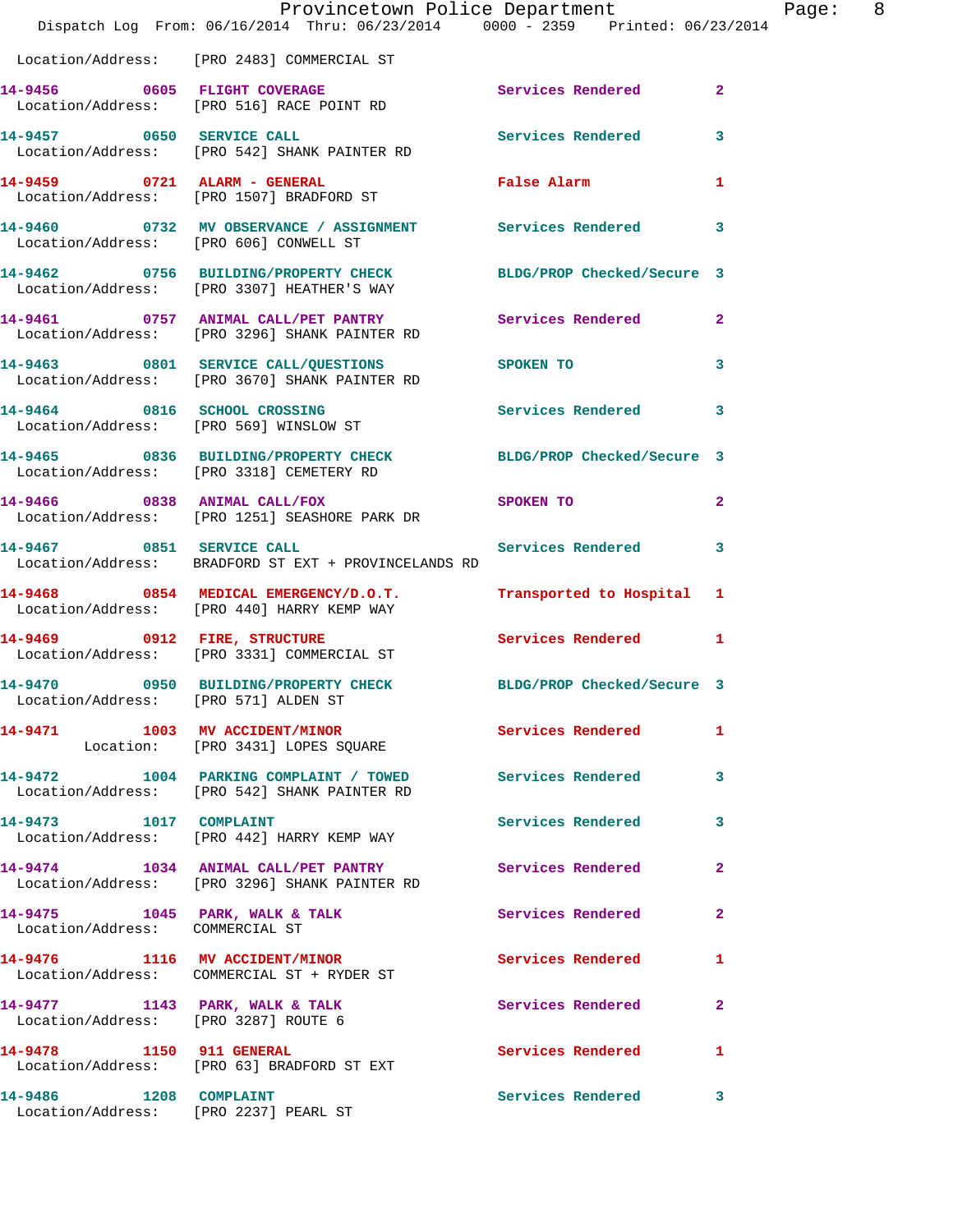|                                       | Provincetown Police Department Page: 9<br>Dispatch Log From: 06/16/2014 Thru: 06/23/2014   0000 - 2359   Printed: 06/23/2014 |                          |                |
|---------------------------------------|------------------------------------------------------------------------------------------------------------------------------|--------------------------|----------------|
|                                       | 14-9479 1216 ANIMAL CALL/TURTLE Services Rendered 2<br>Location/Address: [PRO 519] RACE POINT RD                             |                          |                |
|                                       | 14-9480 1225 PARKING COMPLAINT / GENERAL Services Rendered 3<br>Location/Address: [PRO 3331] COMMERCIAL ST                   |                          |                |
|                                       | 14-9483 1225 SERVICE CALL/QUESTIONS SPOKEN TO<br>Location/Address: [PRO 3670] SHANK PAINTER RD                               |                          | 3              |
|                                       | 14-9481 1235 ASSAULT & BATTERY SPOKEN TO<br>Location/Address: [PRO 3457] COMMERCIAL ST                                       |                          | 1              |
|                                       | 14-9482 1244 ANIMAL CALL/WHALE BALEEN Taken/Referred to Other 2<br>Location/Address: [PRO 2885] COMMERCIAL ST                |                          |                |
| Location/Address: COMMERCIAL ST       | 14-9484 1249 MV COMPLAINT                                                                                                    | <b>Services Rendered</b> | $\mathbf{2}$   |
| Location/Address: [PRO 3222] ALDEN ST | 14-9485 1311 MEDICAL EMERGENCY/D.O.T. Transported to Hospital 1                                                              |                          |                |
|                                       | 14-9487 1320 ALARM - GENERAL<br>Location/Address: [PRO 1375] DAGGETT LN                                                      | Services Rendered 1      |                |
| Refer To Arrest: 14-87-AR             | 14-9488 1425 SERVICE CALL/KEYS Services Rendered 3<br>Location/Address: PRINCE ST + BRADFORD ST                              |                          |                |
| Location/Address: [PRO 571] ALDEN ST  | 14-9489 1439 BUILDING/PROPERTY CHECK BLDG/PROP Checked/Secure 3                                                              |                          |                |
|                                       | 14-9490                 1527    VERBAL SPEED<br>Location/Address:     [PRO 2490] PROVINCELANDS RD                            | VERBAL WARNING 3         |                |
|                                       | 14-9491             1534    VERBAL SPEED<br>Location/Address:     [PRO 2490] PROVINCELANDS RD                                | <b>VERBAL WARNING</b>    | 3              |
| Location/Address: [PRO 2521] ROUTE 6  | 14-9492 1605 MV OBSERVANCE / ASSIGNMENT Services Rendered                                                                    |                          | 3              |
|                                       | 14-9493 1612 MV DAMAGE<br>Location/Address: [PRO 106] COMMERCIAL ST                                                          | Services Rendered        | $\mathbf{2}$   |
|                                       | 14-9494 1638 FOUND LICENSE/RETURNED Services Rendered 3<br>Location/Address: [PRO 105] COMMERCIAL ST                         |                          |                |
|                                       | 14-9495 1648 FOUND CHANGE PURSE 2008 Services Rendered<br>Location/Address: [PRO 94] BRADFORD ST                             |                          | $\mathbf{3}$   |
|                                       | 14-9496 1707 VERBAL SPEED<br>Location/Address: [PRO 2521] ROUTE 6                                                            | <b>VERBAL WARNING</b>    | $\mathbf{3}$   |
|                                       | 14-9497 1758 PARK, WALK & TALK Services Rendered<br>Location: [PRO 3431] LOPES SQUARE                                        |                          | $\mathbf{2}$   |
| 14-9498 1812 SERVICE CALL             | Location/Address: [PRO 542] SHANK PAINTER RD                                                                                 | SPOKEN TO                | 3              |
|                                       | 14-9499 1824 GAS ODOR<br>Location/Address: [PRO 1720] COMMERCIAL ST                                                          | Services Rendered        | $\mathbf{2}$   |
| 14-9500 1843 HARASSMENT               | Location/Address: [PRO 214] COMMERCIAL ST                                                                                    | FOLLOW UP                | $\overline{2}$ |
| Location/Address: [PRO 2519] ROUTE 6  | 14-9501 1925 VERBAL PLATE/INSPECTION VERBAL WARNING                                                                          |                          | 3              |
|                                       | 14-9502 1933 BUILDING/PROPERTY CHECK BLDG/PROP Checked/Secure 3<br>Location/Address: [PRO 175] COMMERCIAL ST                 |                          |                |
|                                       | 14-9503 1949 LOST WALLET/CELLPHONE Services Rendered 3                                                                       |                          |                |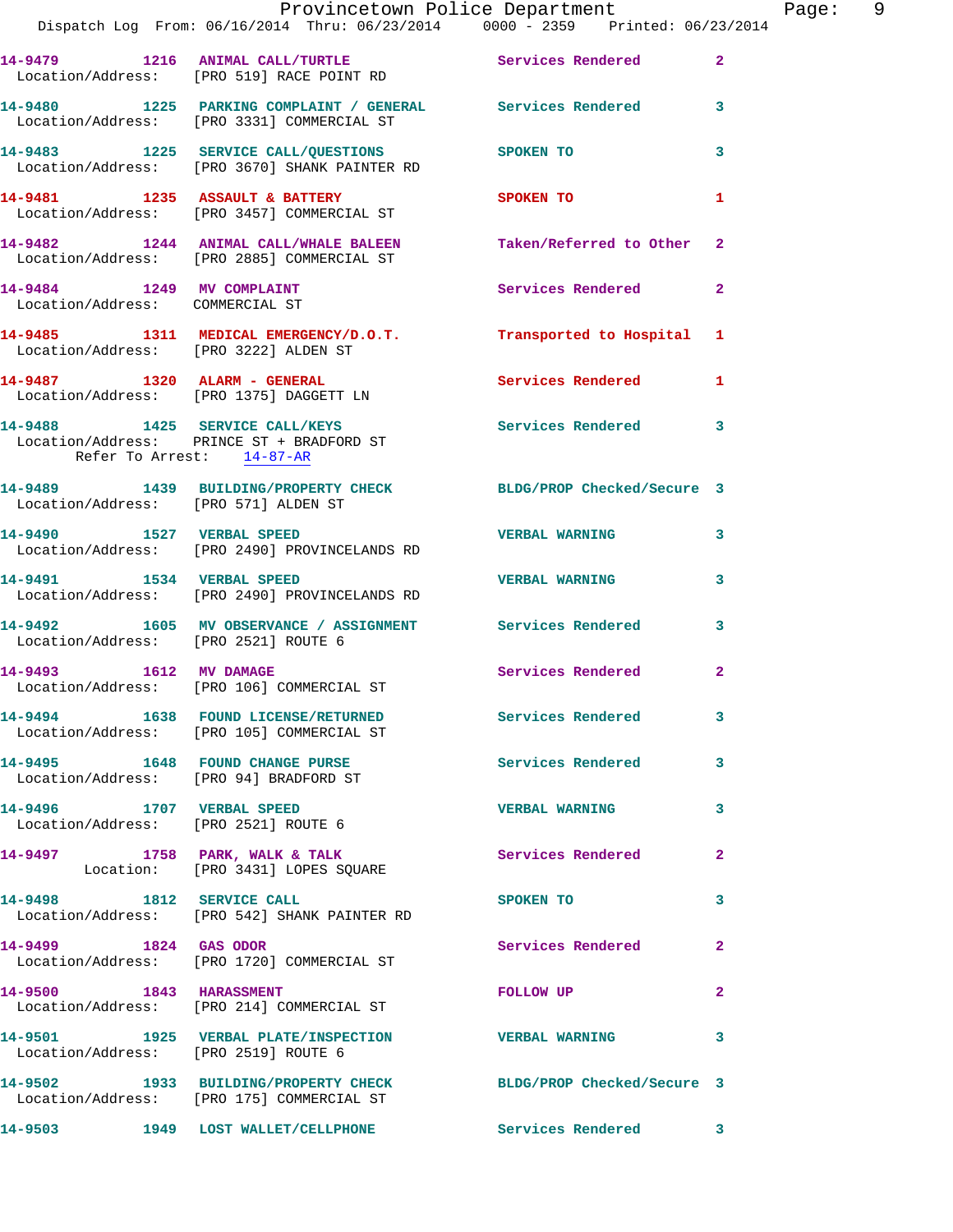|                                                                  | Dispatch Log From: 06/16/2014 Thru: 06/23/2014 0000 - 2359 Printed: 06/23/2014                                   | Provincetown Police Department |                         | Page: 10 |  |
|------------------------------------------------------------------|------------------------------------------------------------------------------------------------------------------|--------------------------------|-------------------------|----------|--|
| Location/Address: WINTHROP ST                                    |                                                                                                                  |                                |                         |          |  |
| 14-9504 2007 VERBAL SPEED<br>Location/Address: [PRO 521] ROUTE 6 |                                                                                                                  | VERBAL WARNING 3               |                         |          |  |
| 14-9505 2016 MV STOP<br>Location/Address: [PRO 521] ROUTE 6      |                                                                                                                  | No Action Required 3           |                         |          |  |
|                                                                  | 14-9506 2033 BUILDING/PROPERTY CHECK BLDG/PROP Checked/Secure 3<br>Location/Address: [PRO 3609] COMMERCIAL ST    |                                |                         |          |  |
|                                                                  | 14-9507 2039 PARK, WALK & TALK Services Rendered 2<br>Location/Address: [PRO 105] COMMERCIAL ST                  |                                |                         |          |  |
|                                                                  | 14-9508 2040 BUILDING/PROPERTY CHECK BLDG/PROP Checked/Secure 3<br>Location/Address: [PRO 175] COMMERCIAL ST     |                                |                         |          |  |
|                                                                  | 14-9509 2042 VERBAL PLATE LIGHT<br>Location/Address: [PRO 2479] ROUTE 6                                          | VERBAL WARNING 3               |                         |          |  |
|                                                                  | 14-9510 2105 BUILDING/PROPERTY CHECK BLDG/PROP Checked/Secure 3<br>Location/Address: [PRO 444] HIGH POLE HILL    |                                |                         |          |  |
|                                                                  | 14-9511 2117 MV VANDALISM<br>Location/Address: [PRO 2763] CONANT ST                                              | SPOKEN TO                      | $\mathbf{2}$            |          |  |
|                                                                  | 14-9512 2300 MV STOP<br>Location/Address: [PRO 3004] BRADFORD ST                                                 | <b>VERBAL WARNING</b>          | 3                       |          |  |
|                                                                  | 14-9513 2300 BUILDING/PROPERTY CHECK BLDG/PROP Checked/Secure 3<br>Location/Address: [PRO 545] SHANK PAINTER RD  |                                |                         |          |  |
|                                                                  | 14-9514 2306 COMPLAINT - STREET PERFORMERS SPOKEN TO<br>Location/Address: [PRO 185] COMMERCIAL ST                |                                | 3                       |          |  |
|                                                                  | 14-9515 2312 MV OBSERVANCE / ASSIGNMENT No Action Required 3<br>Location/Address: BRADFORD ST + RYDER ST         |                                |                         |          |  |
| 14-9516 2318 MV STOP                                             | Location/Address: BRADFORD ST + CARVER ST                                                                        | <b>VERBAL WARNING</b>          | 3                       |          |  |
| 14-9517 2320 MV STOP                                             | Location/Address: [PRO 43] BRADFORD ST                                                                           | VERBAL WARNING                 | $\overline{\mathbf{3}}$ |          |  |
| 14-9519 2321 COMPLAINT<br>Location/Address: [PRO 3287] ROUTE 6   |                                                                                                                  | <b>Unfounded</b>               | $\overline{\mathbf{3}}$ |          |  |
|                                                                  | 14-9518 2323 BUILDING/PROPERTY CHECK BLDG/PROP Checked/Secure 3<br>Location/Address: [PRO 2763] CONANT ST        |                                |                         |          |  |
| For Date: $06/20/2014$ - Friday                                  |                                                                                                                  |                                |                         |          |  |
| 14-9521 0006 MV STOP                                             | Location/Address: BRADFORD ST + SHANK PAINTER RD                                                                 | VERBAL WARNING 3               |                         |          |  |
|                                                                  | 14-9522 0007 MV OBSERVANCE / ASSIGNMENT Services Rendered<br>Location/Address: [PRO 2577] BRADFORD ST            |                                | 3                       |          |  |
|                                                                  | 14-9523 0024 LOBBY TRAFFIC<br>Location/Address: [PRO 542] SHANK PAINTER RD                                       | Services Rendered 2            |                         | 23       |  |
|                                                                  | 14-9524 0024 BUILDING/PROPERTY CHECK BLDG/PROP Checked/Secure 3<br>Location/Address: [PRO 1778] SHANK PAINTER RD |                                |                         |          |  |
|                                                                  | 14-9525 0027 BUILDING/PROPERTY CHECK BLDG/PROP Checked/Secure 3<br>Location/Address: [PRO 530] SHANK PAINTER RD  |                                |                         |          |  |
|                                                                  | 14-9527 0031 BUILDING/PROPERTY CHECK BLDG/PROP Checked/Secure 3<br>Location/Address: [PRO 2539] RYDER ST EXT     |                                |                         |          |  |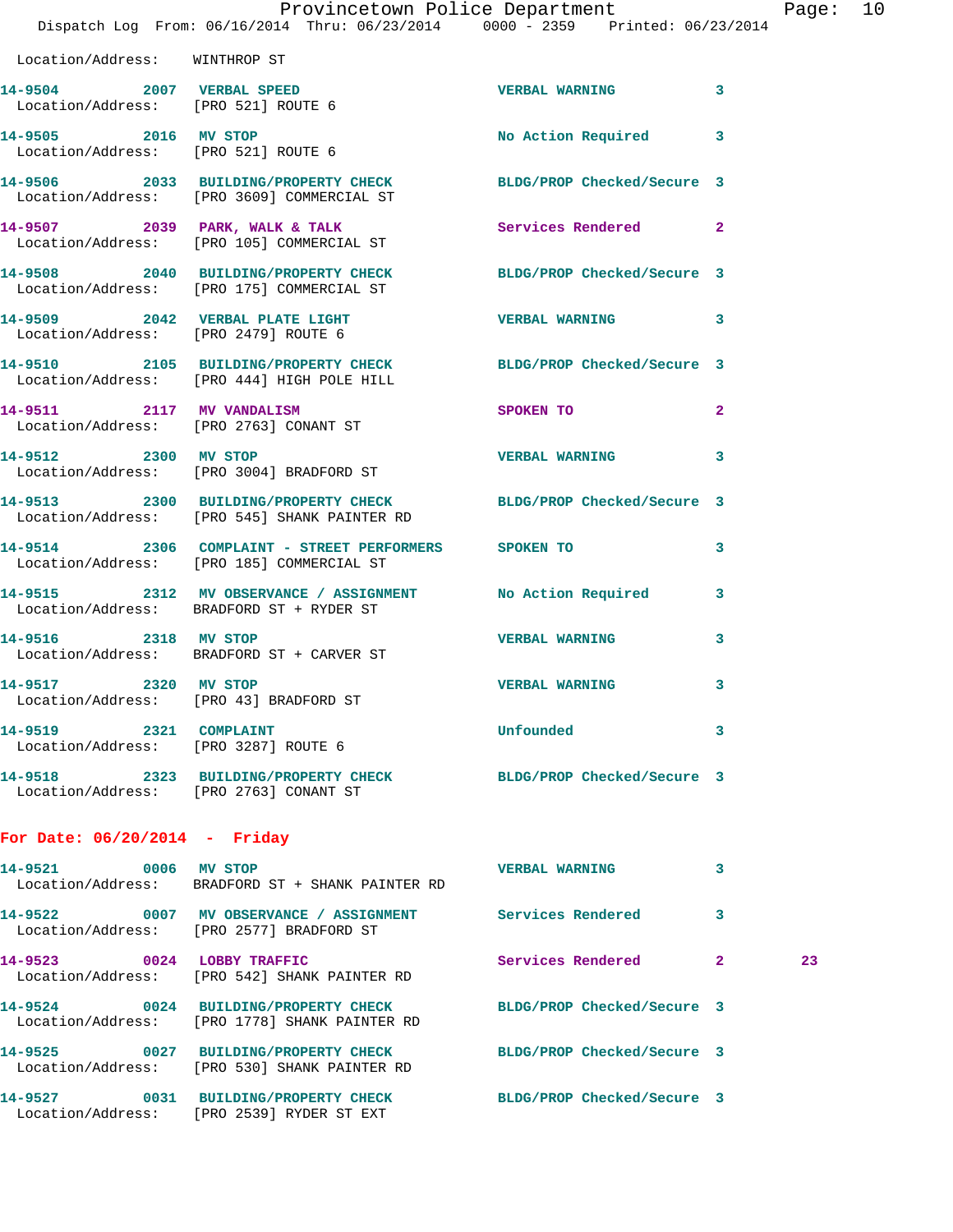|                                                   | Provincetown Police Department                                                                                 |                       |                         |
|---------------------------------------------------|----------------------------------------------------------------------------------------------------------------|-----------------------|-------------------------|
|                                                   | Dispatch Log From: 06/16/2014 Thru: 06/23/2014 0000 - 2359 Printed: 06/23/2014                                 |                       |                         |
| 14-9528 0045 COMPLAINT                            | Location/Address: [PRO 1720] COMMERCIAL ST                                                                     | <b>Removed Hazard</b> | 3                       |
|                                                   | 14-9530 0111 MV OBSERVANCE / ASSIGNMENT Services Rendered<br>Location/Address: BRADFORD ST + HOWLAND ST        |                       | $\overline{\mathbf{3}}$ |
|                                                   | 14-9531 0203 BUILDING/PROPERTY CHECK BLDG/PROP Checked/Secure 3<br>Location/Address: [PRO 440] HARRY KEMP WAY  |                       |                         |
| 14-9532 0217 MV STOP                              | Location/Address: BRADFORD ST + BANGS ST                                                                       | <b>VERBAL WARNING</b> | 3                       |
| 14-9533 0223 MV STOP<br>Location: LOWER CENTER ST |                                                                                                                | <b>VERBAL WARNING</b> | 3                       |
|                                                   | 14-9534 0514 BUILDING/PROPERTY CHECK BLDG/PROP Checked/Secure 3<br>Location/Address: [PRO 447] JEROME SMITH RD |                       |                         |
|                                                   | 14-9535 0519 BUILDING/PROPERTY CHECK BLDG/PROP Checked/Secure 3<br>Location/Address: [PRO 3256] COMMERCIAL ST  |                       |                         |
|                                                   | Location/Address: ROUTE 6 + HOWLAND ST                                                                         |                       | 3                       |

Location/Address: [PRO 182] COMMERCIAL ST

Location/Address: [PRO 488] MAYFLOWER AVE

Location/Address: [PRO 3121] COMMERCIAL ST

**14-9540 0722 MV DISABLED Taken/Referred to Other 2**  Location/Address: [PRO 2490] PROVINCELANDS RD

Location/Address: [PRO 2763] CONANT ST

Location/Address: [PRO 488] MAYFLOWER AVE

Location/Address: [PRO 3287] ROUTE 6

Location/Address: [PRO 105] COMMERCIAL ST

Location/Address: [PRO 146] COMMERCIAL ST

Location/Address: [PRO 3317] CEMETERY RD

Location/Address: [PRO 2702] COMMERCIAL ST

Location/Address: [PRO 3318] CEMETERY RD

Location/Address: [PRO 440] HARRY KEMP WAY

**14-9551 1052 BUILDING/PROPERTY CHECK BLDG/PROP Checked/Secure 3**  Location/Address: [PRO 2483] COMMERCIAL ST

Location/Address: CONWAY ST + COMMERCIAL ST

Location/Address: [PRO 1587] PEARL ST

**14-9537 0546 BUILDING/PROPERTY CHECK BLDG/PROP Checked/Secure 3** 

**14-9538 0559 BUILDING/PROPERTY CHECK BLD/PROP CHECKED UNSECUR 3** 

14-9539 0704 COFFEE WITH A COP No Action Required 3

**14-9541 0754 BUILDING/PROPERTY CHECK BLDG/PROP Checked/Secure 3** 

**14-9542 0816 ASSIST AGENCY / MUTUAL AID FOLLOW UP 3** 

**14-9543 0839 BUILDING/PROPERTY CHECK BLDG/PROP Checked/Secure 3** 

14-9544 **0844** PARK, WALK & TALK **Services Rendered** 2

**14-9545 0855 MEDICAL EMERGENCY Transported to Hospital 1** 

**14-9547 0945 BUILDING/PROPERTY CHECK BLDG/PROP Checked/Secure 3** 

**14-9548 0949 RECOVERED STOLEN M/V Services Rendered 2** 

**14-9549 1030 BUILDING/PROPERTY CHECK BLDG/PROP Checked/Secure 3** 

**14-9550 1049 MEDICAL EMERGENCY PATIENT REFUSAL 1** 

**14-9552 1106 DISTURBANCE SPOKEN TO 1** 

**14-9553 1108 ANIMAL CALL SPOKEN TO 2**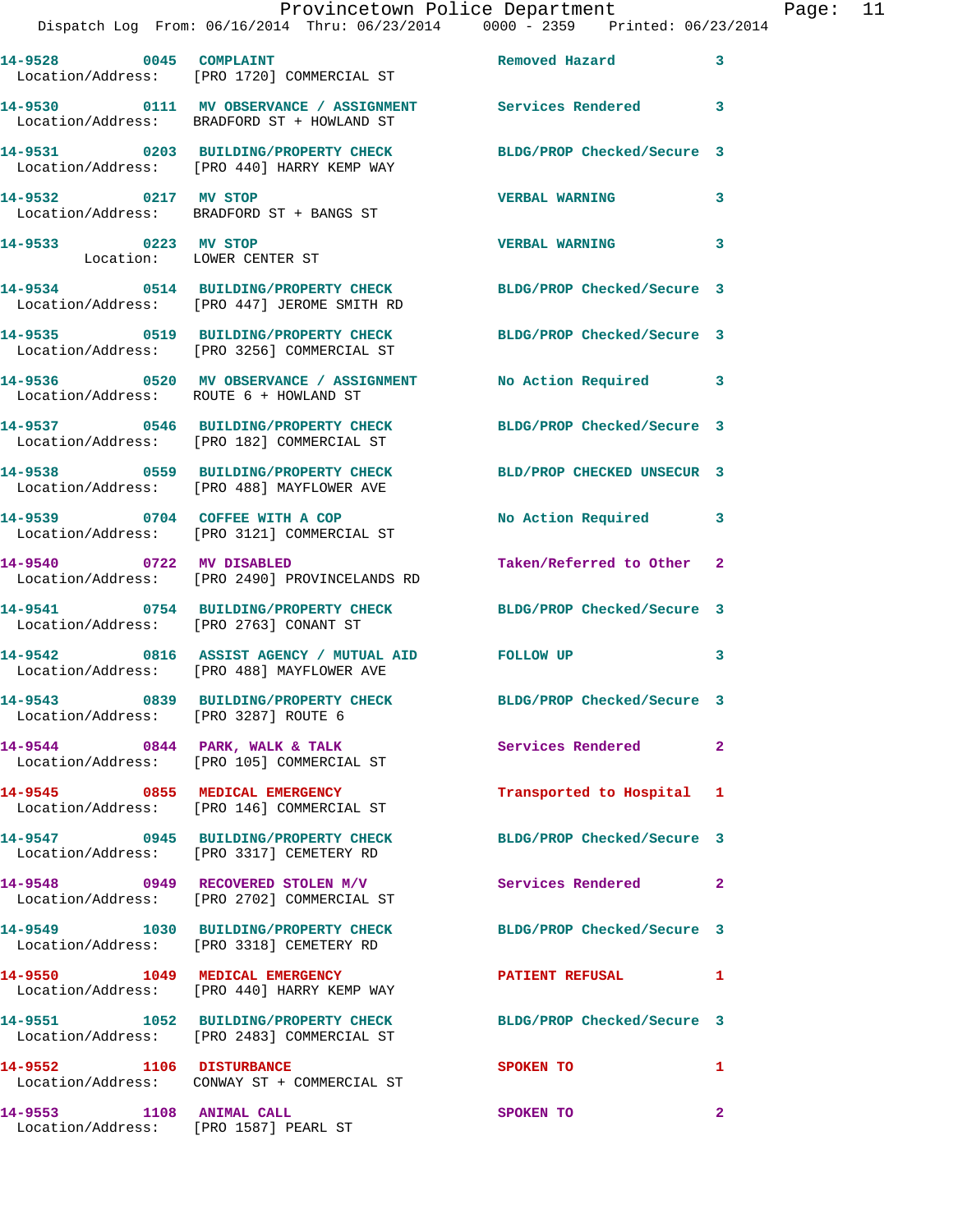Dispatch Log From: 06/16/2014 Thru: 06/23/2014 0000 - 2359 Printed: 06/23/2014

|                 | rage. |
|-----------------|-------|
| . 1: 06/23/2014 |       |

|                           | 14-9554 1158 MEDICAL EMERGENCY<br>Location/Address: [PRO 3432] COMMERCIAL ST                                    | PATIENT REFUSAL            |                            |
|---------------------------|-----------------------------------------------------------------------------------------------------------------|----------------------------|----------------------------|
|                           | 14-9555 1233 PARK, WALK & TALK<br>Location/Address: [PRO 105] COMMERCIAL ST                                     | No Action Required 2       |                            |
|                           | 14-9556 1258 BUILDING/PROPERTY CHECK<br>Location/Address: [PRO 519] RACE POINT RD                               | BLDG/PROP Checked/Secure 3 |                            |
|                           | 14-9557 1333 MV ACCIDENT<br>Location/Address: [PRO 588] SHANK PAINTER RD                                        | No Action Required 1       |                            |
|                           | 14-9558 1345 PARK, WALK & TALK<br>Location: [PRO 3431] LOPES SQUARE                                             | No Action Required         | $\overline{2}$             |
| 14-9559 1409 ANIMAL CALL  | Location/Address: [PRO 433] RYDER ST EXT                                                                        | SPOKEN TO                  | $\overline{2}$             |
|                           | 14-9560 1527 LOST MOTOROLA PHONE<br>Location/Address: [PRO 214] COMMERCIAL ST                                   | <b>Services Rendered</b>   | $\overline{\mathbf{3}}$    |
|                           | 14-9561 1532 GENERAL WEAKNESS/EVALUATION Services Rendered 1<br>Location/Address: [PRO 2144] CONWELL ST         |                            |                            |
| 14-9562 1548 VERBAL LANES | Location/Address: ROUTE 6 + SANDY HILL LN                                                                       | VERBAL WARNING 3           |                            |
|                           | 14-9563 1549 ALARM - GENERAL<br>Location/Address: [PRO 1316] COMMERCIAL ST                                      | BLDG/PROP Checked/Secure 1 |                            |
| 14-9564 1559 LOST WALLET  | Location/Address: [PRO 106] COMMERCIAL ST                                                                       | Services Rendered 3        |                            |
|                           | 14-9565 1603 VERBAL INSPECTION<br>Location/Address: TELEGRAPH HILL RD + BRADFORD ST EXT                         | <b>VERBAL WARNING</b>      | 3                          |
|                           | 14-9566 1609 BUILDING/PROPERTY CHECK<br>Location/Address: [PRO 2898] JEROME SMITH RD                            | BLDG/PROP Checked/Secure 3 |                            |
|                           | 14-9567 1631 ANXIETY/TRANSPORT<br>Location/Address: [PRO 440] HARRY KEMP WAY                                    | Transported to Hospital 1  |                            |
|                           | $14-9568$ 1638 PARK, WALK & TALK<br>Location/Address: [PRO 105] COMMERCIAL ST                                   | Services Rendered 2        |                            |
|                           | 14-9569 1709 MV OBSERVANCE / ASSIGNMENT Services Rendered<br>Location/Address: [PRO 2521] ROUTE 6               |                            | $\overline{\phantom{a}}$ 3 |
|                           | 14-9570 1709 MV OBSERVANCE / ASSIGNMENT Services Rendered<br>Location/Address: [PRO 2521] ROUTE 6               |                            | $\overline{\mathbf{3}}$    |
|                           | 14-9571 1731 VERBAL SPEED<br>Location/Address: [PRO 2513] ROUTE 6                                               | <b>VERBAL WARNING</b>      | 3                          |
|                           | 14-9572 1735 WRITTEN WARNING/OBSTRUCTION Citation/Warning Issued 3<br>Location/Address: ROUTE 6 + SANDY HILL LN |                            |                            |
|                           | 14-9573 1751 MV HIT & RUN<br>Location/Address: [PRO 1952] COMMERCIAL ST<br>Refer To Accident: 14-23-AC          | Services Rendered          | $\mathbf{2}$               |
| 14-9574 1821 SERVICE CALL | Location/Address: [PRO 2521] ROUTE 6                                                                            | Services Rendered 3        |                            |
|                           | 14-9575 1841 PARK, WALK & TALK<br>Location/Address: [PRO 105] COMMERCIAL ST                                     | Services Rendered          | $\mathbf{2}$               |
|                           | 14-9576 1902 BUILDING/PROPERTY CHECK<br>Location/Address: [PRO 2494] BRADFORD ST                                | BLDG/PROP Checked/Secure 3 |                            |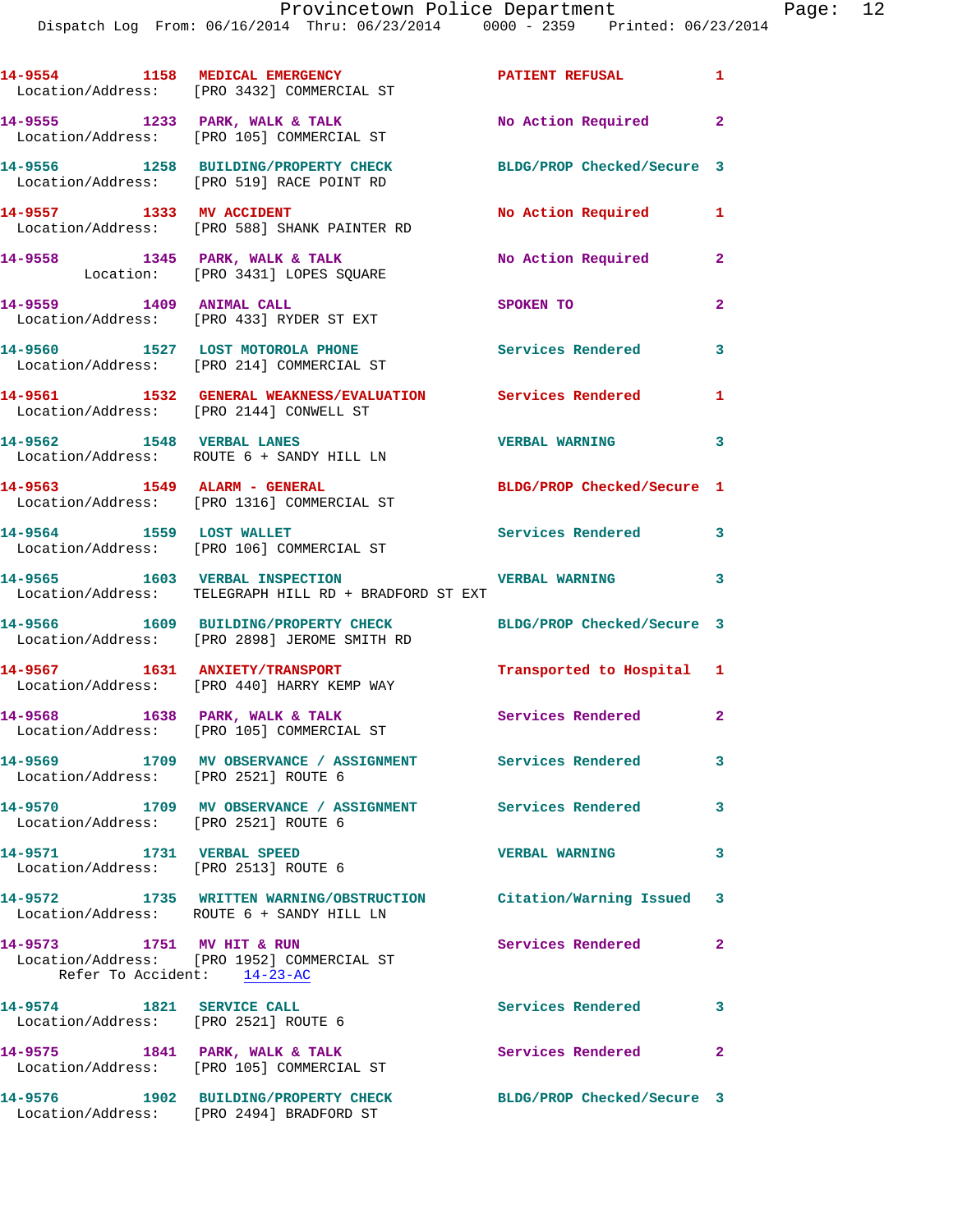|                                                                  | Provincetown Police Department<br>Dispatch Log From: 06/16/2014 Thru: 06/23/2014   0000 - 2359   Printed: 06/23/2014 |                            |              | Page: 13 |  |
|------------------------------------------------------------------|----------------------------------------------------------------------------------------------------------------------|----------------------------|--------------|----------|--|
|                                                                  | 14-9577 2009 MV DAMAGE<br>Location/Address: [PRO 525] COMMERCIAL ST                                                  | Services Rendered          | $\mathbf{2}$ |          |  |
|                                                                  | 14-9578 2015 PARK, WALK & TALK<br>Location/Address: [PRO 105] COMMERCIAL ST                                          | Services Rendered 2        |              |          |  |
|                                                                  | 14-9579 2030 BUILDING/PROPERTY CHECK BLDG/PROP Checked/Secure 3<br>Location/Address: [PRO 2206] COMMERCIAL ST        |                            |              |          |  |
|                                                                  | 14-9580 2053 BUILDING/PROPERTY CHECK BLDG/PROP Checked/Secure 3<br>Location/Address: [PRO 2500] COMMERCIAL ST        |                            |              |          |  |
|                                                                  | 14-9581 2131 ABDOMINAL/TRANSPORT<br>Location/Address: [PRO 112] COMMERCIAL ST                                        | Transported to Hospital 1  |              |          |  |
|                                                                  | 14-9583 2144 CAB OPERATION COMPLAINT No Action Required 2<br>Location/Address: GOSNOLD ST + BRADFORD ST              |                            |              |          |  |
| Location/Address: [PRO 1588] PEARL ST                            | 14-9584 2230 PARKED MV/TICKETED Services Rendered                                                                    |                            | $\mathbf{2}$ |          |  |
| Refer To Arrest: 14-90-AR                                        | 14-9585 2310 209A VIOLATION<br>Location/Address: RYDER ST + COMMERCIAL ST                                            | Arrest(s) Made 1           |              |          |  |
|                                                                  |                                                                                                                      |                            | 3            |          |  |
| For Date: $06/21/2014$ - Saturday                                |                                                                                                                      |                            |              |          |  |
|                                                                  | 14-9587 0011 LOBBY TRAFFIC<br>Location/Address: [PRO 542] SHANK PAINTER RD                                           | Services Rendered 2        |              | 30       |  |
|                                                                  | 14-9588 0011 MV OBSERVANCE / ASSIGNMENT Services Rendered<br>Location/Address: BRADFORD ST + RYDER ST                |                            | 3            |          |  |
|                                                                  | 14-9740 0015 LOST BAG<br>Location/Address: [PRO 105] COMMERCIAL ST                                                   | Services Rendered 3        |              |          |  |
| 14-9589 0033 COMPLAINT                                           | Location/Address: [PRO 526] RYDER ST EXT                                                                             | <b>Services Rendered</b>   | 3            |          |  |
|                                                                  | 14-9590 0050 BUILDING/PROPERTY CHECK BLDG/PROP Checked/Secure 3<br>Location/Address: [PRO 3259] MACMILLAN WHARF      |                            |              |          |  |
|                                                                  | 14-9591 0051 BUILDING/PROPERTY CHECK BLDG/PROP Checked/Secure 3<br>Location/Address: [PRO 1778] SHANK PAINTER RD     |                            |              |          |  |
| Location/Address: COMMERCIAL ST                                  | 14-9592 0057 PARK, WALK & TALK                                                                                       | Services Rendered          | 2            |          |  |
|                                                                  | 14-9594 0108 PARK, WALK & TALK<br>Location/Address: [PRO 105] COMMERCIAL ST                                          | Services Rendered          | $\mathbf{2}$ |          |  |
|                                                                  | 14-9596 0123 DISTURBANCE<br>Location/Address: [PRO 3207] COMMERCIAL ST                                               | Services Rendered          | 1            |          |  |
| 14-9597 0141 DISTURBANCE<br>Location/Address: [PRO 80] CARVER ST |                                                                                                                      | Services Rendered          | 1            |          |  |
|                                                                  | 14-9598 0148 MV STOP/VERBAL 90/7<br>Location/Address: ALDEN ST + BRADFORD ST                                         | <b>VERBAL WARNING</b>      | 3            |          |  |
|                                                                  | 14-9599 0159 NOISE COMPLAINT<br>Location/Address: [PRO 2667] CAPTAIN BERTIES WAY                                     | SPOKEN TO                  | 3            |          |  |
|                                                                  | 14-9600 0202 BUILDING/PROPERTY CHECK<br>Location/Address: [PRO 488] MAYFLOWER AVE                                    | BLDG/PROP Checked/Secure 3 |              |          |  |

**14-9601 0209 BAR AFTER HOURS Services Rendered 3**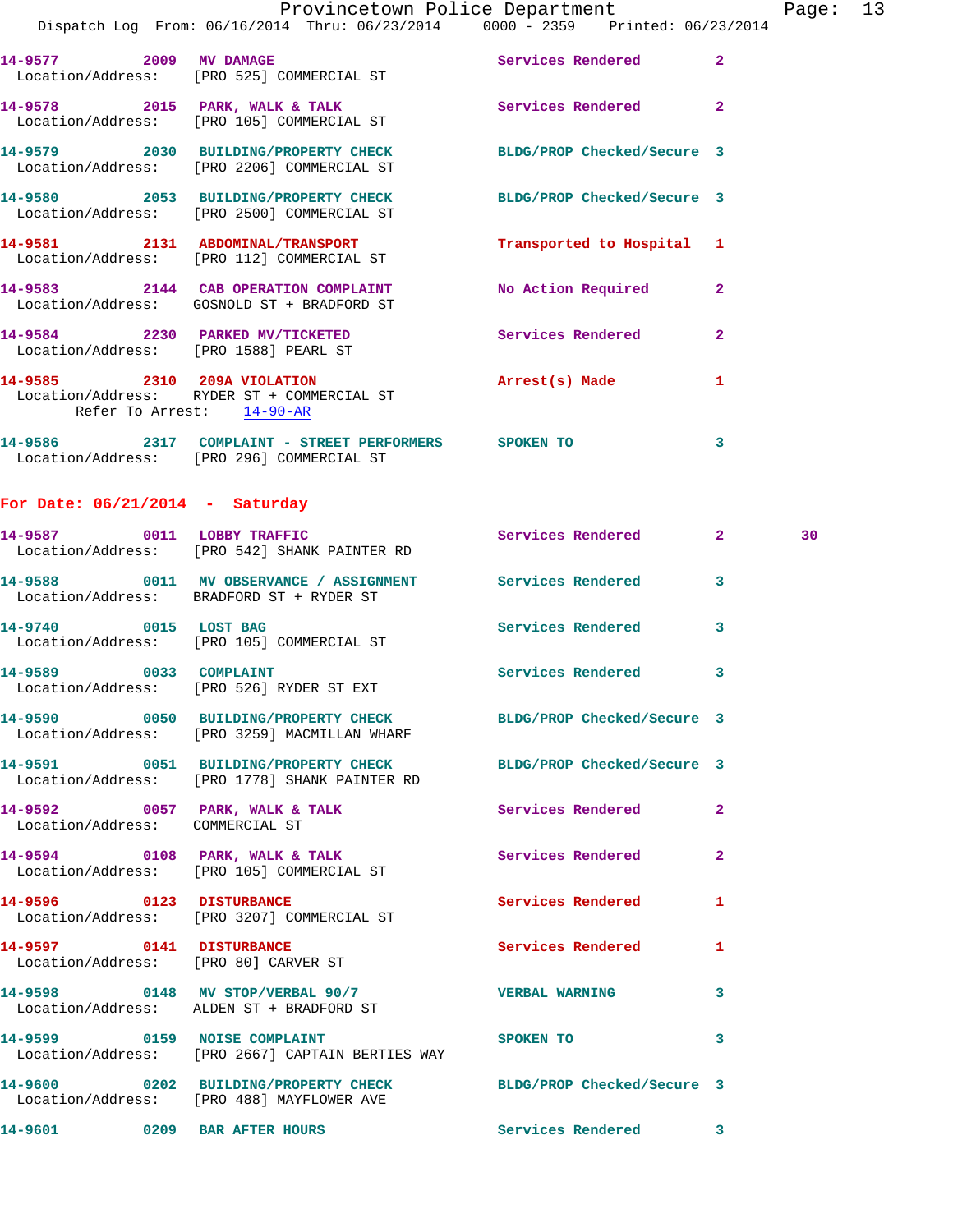| 14-9602 0304 911 GENERAL                                               | Location/Address: [PRO 3222] ALDEN ST                                                                    | Services Rendered 1        |                         |
|------------------------------------------------------------------------|----------------------------------------------------------------------------------------------------------|----------------------------|-------------------------|
| 14-9604 0604 ANT INFESTATION                                           |                                                                                                          | <b>Services Rendered</b>   | 3                       |
|                                                                        | 14-9605 0608 FOUND SAMSUNG PHONE/RETURNED Services Rendered<br>Location/Address: [PRO 306] COMMERCIAL ST |                            | 3                       |
| 14-9606 0725 ASSIST CITIZEN<br>Location/Address: BRADFORD ST           |                                                                                                          | <b>Services Rendered</b>   | 3                       |
| Location/Address: [PRO 2513] ROUTE 6                                   | 14-9608 6728 MV OBSERVANCE / ASSIGNMENT Services Rendered                                                |                            | 3                       |
| 14-9607 0739 PARK, WALK & TALK<br>Location/Address: [PRO 3287] ROUTE 6 |                                                                                                          | Services Rendered          | $\mathbf{2}$            |
| 14-9609 0751 MV STOP                                                   | Location/Address: [PRO 521] ROUTE 6                                                                      | <b>VERBAL WARNING</b>      | 3                       |
|                                                                        | 14-9610 0754 BUILDING/PROPERTY CHECK<br>Location/Address: [PRO 2500] COMMERCIAL ST                       | BLDG/PROP Checked/Secure 3 |                         |
| 14-9611 0803 EVALUATION                                                | Location/Address: [PRO 542] SHANK PAINTER RD                                                             | Services Rendered 1        |                         |
|                                                                        | 14-9612 0823 PARK, WALK & TALK<br>Location/Address: [PRO 105] COMMERCIAL ST                              | Services Rendered          | $\overline{2}$          |
| Location/Address: [PRO 571] ALDEN ST                                   | 14-9614 0943 BUILDING/PROPERTY CHECK                                                                     | BLDG/PROP Checked/Secure 3 |                         |
|                                                                        | 14-9615 0952 FOUND SAMSUNG PHONE<br>Location/Address: [PRO 542] SHANK PAINTER RD                         | Services Rendered 3        |                         |
|                                                                        | 14-9616 1002 BUILDING/PROPERTY CHECK<br>Location/Address: [PRO 2206] COMMERCIAL ST                       | BLDG/PROP Checked/Secure 3 |                         |
|                                                                        | 14-9617 1009 MEDICAL EMERGENCY<br>Location/Address: [PRO 542] SHANK PAINTER RD                           | Services Rendered 1        |                         |
|                                                                        | 14-9618 1030 BUILDING/PROPERTY CHECK<br>Location/Address: [PRO 2500] COMMERCIAL ST                       | BLDG/PROP Checked/Secure 3 |                         |
|                                                                        | 14-9619 1036 MEDICAL EMERGENCY<br>Location/Address: [PRO 440] HARRY KEMP WAY                             | Transported to Hospital 1  |                         |
| 14-9620 1047 MV STOP<br>Location/Address: COMMERCIAL ST                |                                                                                                          | <b>VERBAL WARNING</b>      | $\overline{\mathbf{3}}$ |
| Location/Address: [PRO 2763] CONANT ST                                 | 14-9621 1056 BUILDING/PROPERTY CHECK                                                                     | BLDG/PROP Checked/Secure 3 |                         |
|                                                                        | 14-9622 1102 BUILDING/PROPERTY CHECK Services Rendered 3<br>Location/Address: [PRO 2898] JEROME SMITH RD |                            |                         |
| Location/Address: [PRO 2521] ROUTE 6                                   |                                                                                                          |                            | 3                       |
| 14-9626 1138 MV STOP<br>Location/Address: SNAIL RD                     |                                                                                                          | <b>VERBAL WARNING</b>      | 3                       |
|                                                                        | 14-9627 1151 FLIGHT COVERAGE<br>Location/Address: [PRO 516] RACE POINT RD                                | Taken/Referred to Other 2  |                         |
|                                                                        | 14-9628 1201 MEDICAL EMERGENCY<br>Location/Address: [PRO 1638] COMMERCIAL ST                             | Transported to Hospital 1  |                         |
| 14-9629                                                                | 1315 ASSIST AGENCY / MUTUAL AID Services Rendered 3<br>Location/Address: ALDEN ST + CEMETERY RD          |                            |                         |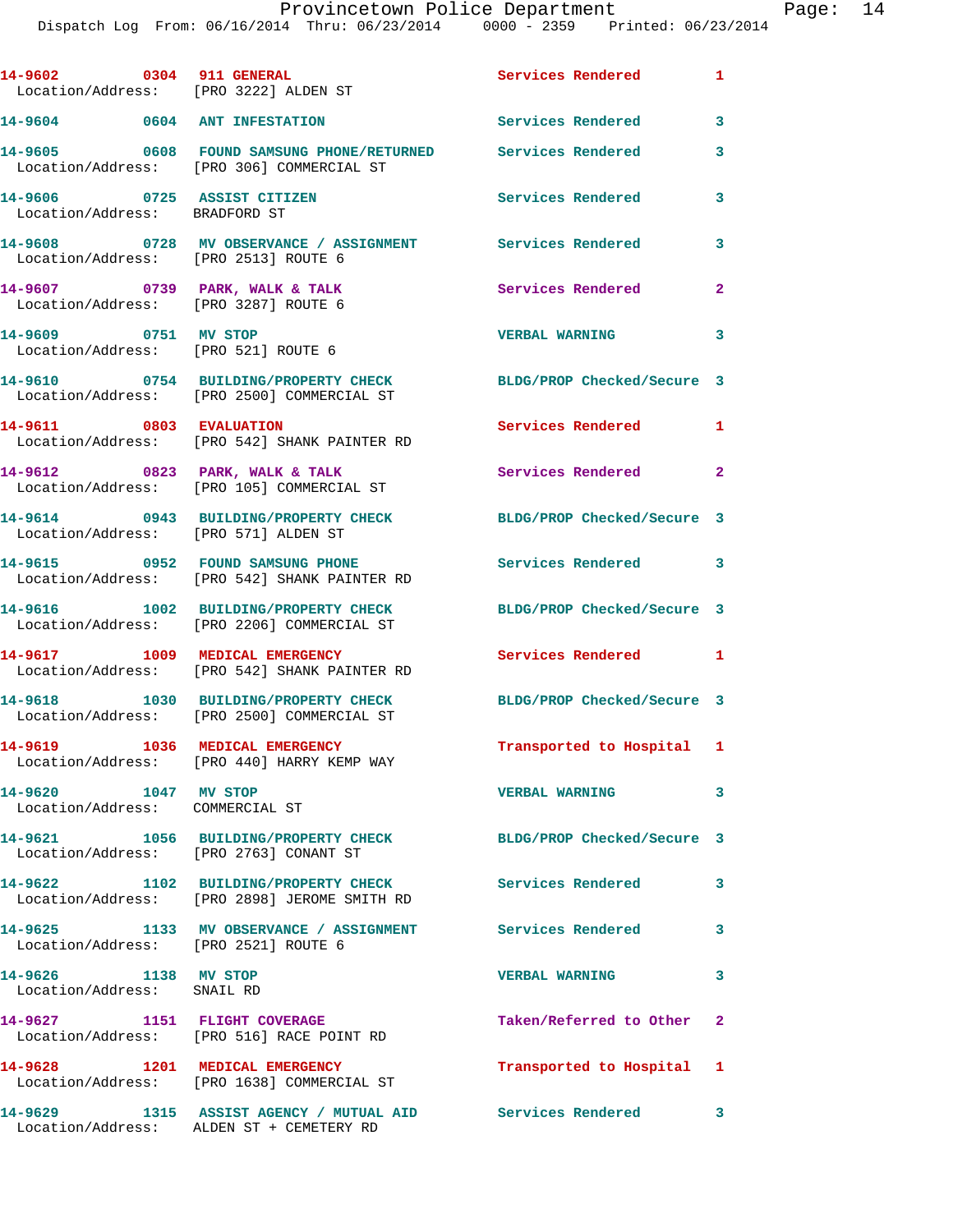|                                  | 14-9630 1320 BUILDING/PROPERTY CHECK BLDG/PROP Checked/Secure 3<br>Location/Address: [PRO 3317] CEMETERY RD   |                          |                   |
|----------------------------------|---------------------------------------------------------------------------------------------------------------|--------------------------|-------------------|
|                                  | 14-9631 1321 BUILDING/PROPERTY CHECK BLDG/PROP Checked/Secure 3<br>Location/Address: [PRO 3318] CEMETERY RD   |                          |                   |
|                                  | 14-9632 1321 MEDICAL EMERGENCY<br>Location/Address: [PRO 542] SHANK PAINTER RD                                | Services Rendered        | 1                 |
|                                  | 14-9633 1330 PARK, WALK & TALK<br>Location/Address: [PRO 3700] COMMERCIAL ST                                  | No Action Required       | $\overline{a}$    |
|                                  | 14-9634 1331 WATER LEAK<br>Location/Address: COMMERCIAL ST + DEWEY AVE                                        | <b>Services Rendered</b> | 3                 |
| 14-9635 1340 COMPLAINT           | Location/Address: [PRO 662] COMMERCIAL ST                                                                     | Services Rendered        | 3                 |
|                                  | 14-9636 1351 ANIMAL CALL<br>Location/Address: [PRO 526] RYDER ST EXT                                          | Citation/Warning Issued  | $\mathbf{2}$<br>1 |
|                                  | 14-9637 1400 ASSIST CITIZEN<br>Location/Address: [PRO 1848] COMMERCIAL ST                                     | Services Rendered        | 3                 |
|                                  | 14-9638 1410 ALARM - GENERAL<br>Location/Address: [PRO 125] COMMERCIAL ST                                     | False Alarm              | 1                 |
|                                  | 14-9639 1424 HIGH SCHOOL<br>Location/Address: [PRO 488] MAYFLOWER AVE                                         | Services Rendered        | 3                 |
|                                  | 14-9640 1529 MEDICAL EMERGENCY/BIKE ACC Taken/Referred to Other<br>Location/Address: [PRO 517] RACE POINT RD  |                          | 1                 |
|                                  | 14-9644 1600 MV COMPLAINT<br>Location/Address: SHANK PAINTER RD + JEROME SMITH RD                             | Services Rendered        | $\overline{2}$    |
| 14-9641 1603 SERVICE CALL        | Location/Address: [PRO 196] COMMERCIAL ST                                                                     | Services Rendered        | 3                 |
|                                  | 14-9642 1640 PARK, WALK & TALK<br>Location: [PRO 3431] LOPES SQUARE                                           | Services Rendered        | $\overline{2}$    |
|                                  | 14-9643 1652 BUILDING/PROPERTY CHECK BLDG/PROP Checked/Secure 3<br>Location/Address: [PRO 2206] COMMERCIAL ST |                          |                   |
|                                  | 14-9645 1755 BUILDING/PROPERTY CHECK<br>Location/Address: [PRO 2977] COMMERCIAL ST                            | <b>Services Rendered</b> | 3                 |
| 14-9646 1831 COMPLAINT           | Location/Address: [PRO 1741] COMMERCIAL ST                                                                    | Services Rendered        | 3                 |
| Location/Address: HARRY KEMP WAY | 14-9647 1950 MEDICAL EMERGENCY/D.O.T.                                                                         | Transported to Hospital  | 1                 |
| 14-9648 2016 DISTURBANCE         | Location/Address: [PRO 3207] COMMERCIAL ST                                                                    | Peace Restored           | 1                 |
| 14-9649 2042 THREATS             | Location/Address: [PRO 208] COMMERCIAL ST                                                                     | Peace Restored           | $\mathbf{2}$      |
| 14-9651 2059 NOISE COMPLAINT     | Location/Address: [PRO 63] BRADFORD ST EXT                                                                    | <b>Services Rendered</b> | 3                 |
| Location/Address: [TRU] SHORE RD | 14-9650 2103 ASSIST AGENCY / MUTUAL AID Services Rendered                                                     |                          | 3                 |
|                                  | 14-9652 2131 PARK, WALK & TALK<br>Location: [PRO 3431] LOPES SQUARE                                           | Services Rendered        | $\overline{a}$    |
| 14-9653 2144 NOISE COMPLAINT     |                                                                                                               | Services Rendered        | 3                 |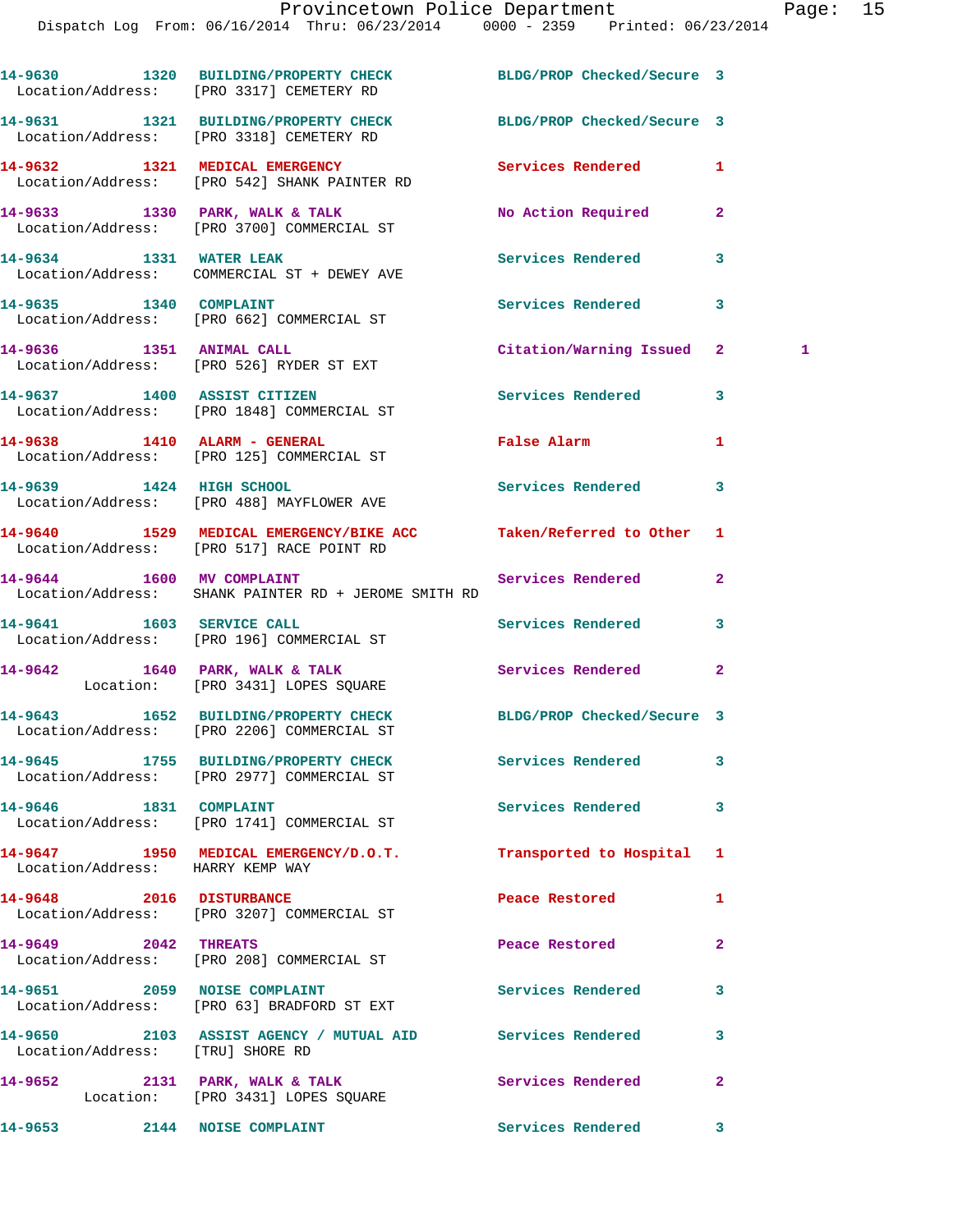|                                        |                                                                                                                 | Provincetown Police Department | Page: 16                |
|----------------------------------------|-----------------------------------------------------------------------------------------------------------------|--------------------------------|-------------------------|
|                                        | Dispatch Log From: 06/16/2014 Thru: 06/23/2014 0000 - 2359 Printed: 06/23/2014                                  |                                |                         |
|                                        | Location/Address: NICKERSON ST + CREEK RD                                                                       |                                |                         |
| Location/Address: [PRO 2518] ROUTE 6   | 14-9654 2206 MV STOP                                                                                            | <b>VERBAL WARNING</b>          | $\overline{\mathbf{3}}$ |
| Location/Address: BLUEBERRY AVE        | 14-9655 2212 NOISE COMPLAINT                                                                                    | Services Rendered 3            |                         |
|                                        | 14-9657 2255 BUILDING/PROPERTY CHECK BLDG/PROP Checked/Secure 3<br>Location/Address: [PRO 530] SHANK PAINTER RD |                                |                         |
|                                        | 14-9658 2256 MEDICAL EMERGENCY<br>Location/Address: [PRO 3798] OLD COLONY WAY                                   | Transported to Hospital 1      |                         |
|                                        | 14-9659 2301 MEDICAL EMERGENCY<br>Location/Address: [PRO 542] SHANK PAINTER RD                                  | Services Rendered 1            |                         |
| Location/Address: COMMERCIAL ST        | 14-9660 2304 NOISE COMPLAINT                                                                                    | SPOKEN TO                      | 3                       |
|                                        | 14-9661 2321 BUILDING/PROPERTY CHECK BLDG/PROP Checked/Secure 3<br>Location/Address: [PRO 379] COMMERCIAL ST    |                                |                         |
|                                        | 14-9662 2339 MV STOP<br>Location/Address: STANDISH ST + BRADFORD ST                                             | <b>VERBAL WARNING</b>          | 3                       |
| Location/Address: [PRO 606] CONWELL ST | 14-9663 2354 MV OBSERVANCE / ASSIGNMENT Services Rendered                                                       |                                | 3                       |

## **For Date: 06/22/2014 - Sunday**

| 14-9664 0009 MV HIT & RUN                                      | Location/Address: BRADFORD ST + JOHNSON ST                                                                 | <b>Services Rendered</b> 2 |                |
|----------------------------------------------------------------|------------------------------------------------------------------------------------------------------------|----------------------------|----------------|
| Location/Address: WINTHROP ST                                  | 14-9665 0017 DOMESTIC/DEFAULT WARRANT Arrest(s) Made<br>Refer To Arrest: 14-95-AR                          |                            | $\mathbf{1}$   |
|                                                                | 14-9666 0054 LOBBY TRAFFIC/ 911 REPAIR Services Rendered 2<br>Location/Address: [PRO 542] SHANK PAINTER RD |                            |                |
|                                                                | Location/Address: [PRO 1641] BRADFORD ST                                                                   |                            | 3              |
| 14-9668 0122 MEDICAL EMERGENCY<br>Location/Address: MASONIC PL |                                                                                                            | Transported to Hospital 1  |                |
|                                                                | 14-9669 0125 NOISE COMPLAINT<br>Location/Address: [PRO 2351] COMMERCIAL ST                                 | <b>Services Rendered</b>   | $\mathbf{3}$   |
| 14-9670 0145 MV STOP                                           | Location/Address: BRADFORD ST + WASHINGTON AVE                                                             | <b>VERBAL WARNING</b>      | $\overline{3}$ |
| 14-9671 0147 DISTURBANCE                                       | Location/Address: [PRO 3207] COMMERCIAL ST<br>Refer To Arrest: 14-96-AR                                    | Arrest(s) Made             | $\mathbf{1}$   |
| 14-9672 0241 EVALUATION                                        | Location/Address: [PRO 542] SHANK PAINTER RD                                                               | <b>Services Rendered</b>   | $\mathbf{1}$   |
| 14-9673 0250 FOUND KEY                                         | Location/Address: [PRO 542] SHANK PAINTER RD                                                               | <b>Services Rendered</b>   | 3              |
| 14-9674 0326 COMPLAINT<br>Location/Address: [PRO 80] CARVER ST |                                                                                                            | Transported to Hospital 3  |                |
| 14-9675 0507 GENERAL INFO                                      |                                                                                                            | Services Rendered 3        |                |
|                                                                | 14-9676 0540 BUILDING/PROPERTY CHECK<br>Location/Address: [PRO 1638] COMMERCIAL ST                         | BLDG/PROP Checked/Secure 3 |                |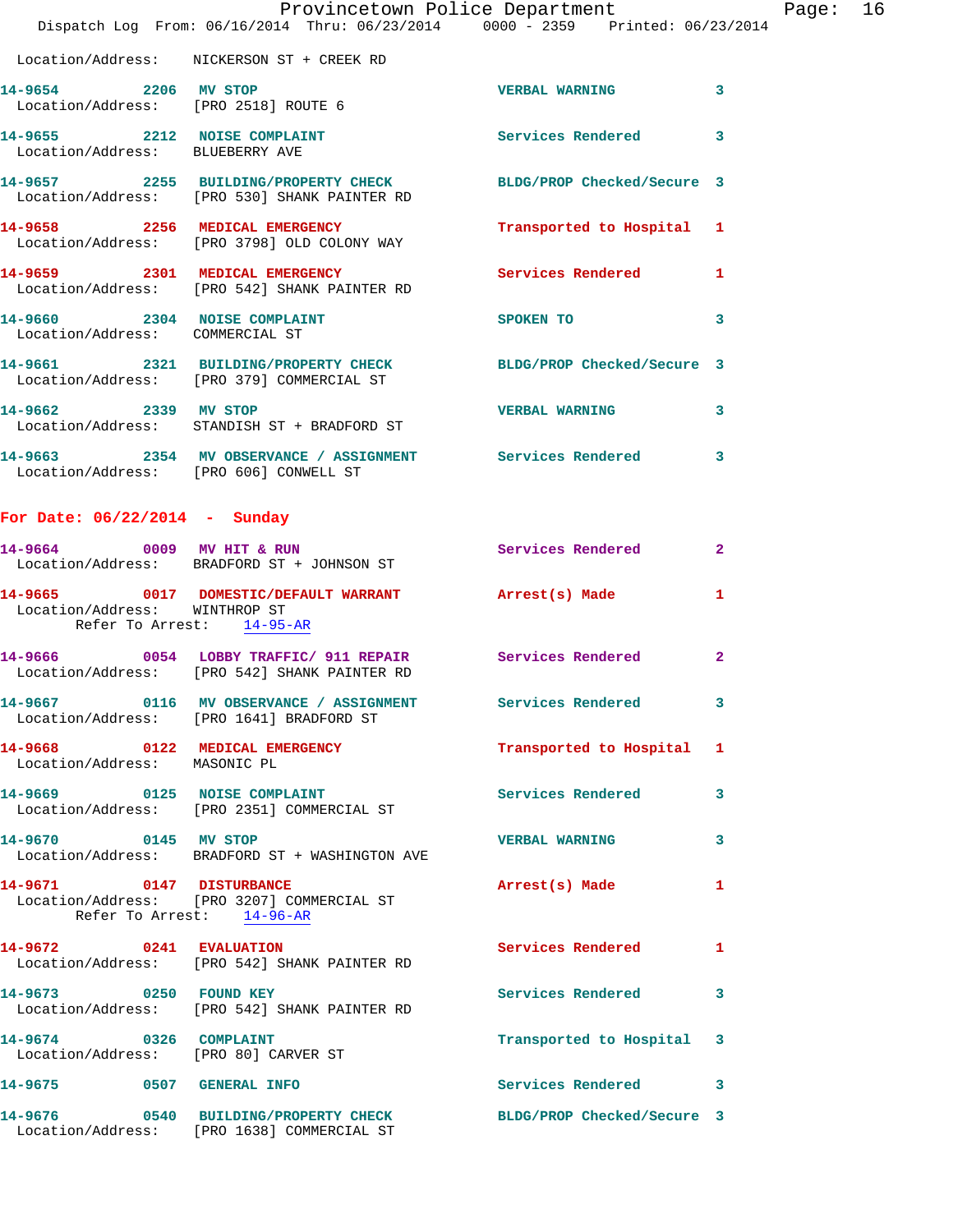**14-9677 0554 MV OBSERVANCE / ASSIGNMENT Services Rendered 3**  Location/Address: [PRO 521] ROUTE 6 **14-9678 0614 MEDICAL EMERGENCY Transported to Hospital 1**  Location/Address: [PRO 1566] CONWELL ST **14-9679 0622 FOUND SAMSUNG FLIP PHONE Services Rendered 3**  Location/Address: [PRO 542] SHANK PAINTER RD **14-9680 0719 ANIMAL CALL Services Rendered 2**  Location/Address: ROUTE 6 + SNAIL RD **14-9681 0848 BUILDING/PROPERTY CHECK Services Rendered 3**  Location/Address: [PRO 2206] COMMERCIAL ST **14-9682 0923 MV OBSERVANCE / ASSIGNMENT No Action Required 3**  Location: [PRO 3672] TOWN LINE **14-9683 0930 MV OBSERVANCE / ASSIGNMENT No Action Required 3**  Location/Address: [PRO 3430] COMMERCIAL ST **14-9684 0931 MV STOP VERBAL WARNING 3**  Location/Address: ROUTE 6 **14-9686 0948 PARK, WALK & TALK No Action Required 2**  Location: [PRO 3431] LOPES SQUARE **14-9687 0950 FOUND WALLET BLACK/RETURNED Services Rendered 3**  Location/Address: CEMETERY RD **14-9688 0953 PARK, WALK & TALK No Action Required 2**  Location/Address: [PRO 105] COMMERCIAL ST **14-9690 1015 GENERAL INFO No Action Required 3 14-9691 1031 PARK, WALK & TALK No Action Required 2**  Location/Address: [PRO 3296] SHANK PAINTER RD **14-9692 1035 SMALL SINK HOLE Services Rendered 3**  Location/Address: BRADFORD ST + PRINCE ST **14-9693 1046 MEDICAL EMERGENCY PATIENT REFUSAL 1**  Location/Address: [PRO 542] SHANK PAINTER RD **14-9694 1104 911 GENERAL PATIENT REFUSAL 1**  Location/Address: [PRO 2474] BRADFORD ST **14-9695 1138 PARK, WALK & TALK No Action Required 2**  Location: [PRO 3431] LOPES SQUARE **14-9696 1154 BIKE ACCIDENT Services Rendered 2**  Location/Address: [PRO 378] COMMERCIAL ST **14-9698 1253 MV OBSERVANCE / ASSIGNMENT Services Rendered 3**  Location/Address: [PRO 106] COMMERCIAL ST **14-9699 1332 MEDICAL EMERGENCY Services Rendered 1**  Location/Address: SNAIL RD **14-9700 1357 BUILDING/PROPERTY CHECK BLDG/PROP Checked/Secure 3**  Location/Address: [PRO 2763] CONANT ST **14-9701 1434 PARKING COMPLAINT / GENERAL Services Rendered 3**  Location/Address: [PRO 2500] COMMERCIAL ST **14-9703 1501 LOST/FOUND PROPERTY Services Rendered 3**  Location/Address: [PRO 2483] COMMERCIAL ST **14-9704 1539 MEDICAL EMERGENCY PATIENT REFUSAL 1**  Location/Address: [PRO 1463] COMMERCIAL ST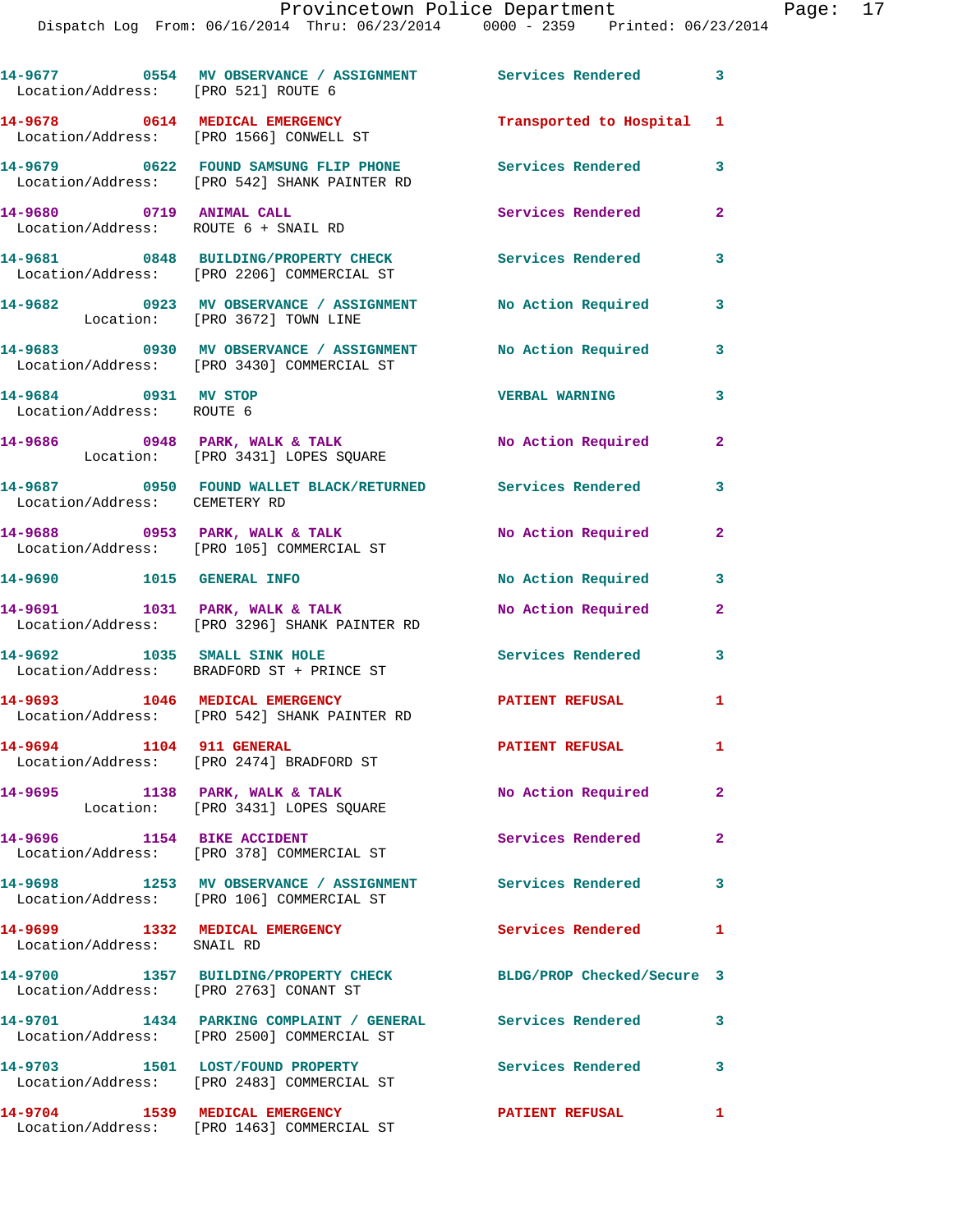Dispatch Log From:  $06/16/2014$  Thru:  $06/23/2014$  0000 - 2359

|                     | Paye. |
|---------------------|-------|
| Printed: 06/23/2014 |       |
|                     |       |

|                                         | 14-9705 1702 LOST I-PHONE<br>Location: [PRO 3431] LOPES SQUARE                                                | Services Rendered          | $\overline{\mathbf{3}}$ |
|-----------------------------------------|---------------------------------------------------------------------------------------------------------------|----------------------------|-------------------------|
|                                         | 14-9706 1709 MEDICAL EMERGENCY<br>Location/Address: RYDER ST + COMMERCIAL ST                                  | <b>PATIENT REFUSAL</b>     | $\mathbf{1}$            |
|                                         | 14-9707 1712 MONEY CLIP-I-PHONE<br>Location/Address: WINTHROP ST + COMMERCIAL ST                              | <b>Services Rendered</b>   | 3                       |
|                                         | 14-9708 1753 ASSIST AGENCY / MUTUAL AID<br>Location: [PRO 3431] LOPES SQUARE                                  | FOLLOW UP                  | 3                       |
|                                         | 14-9709 1807 MV OBSERVANCE / ASSIGNMENT Services Rendered<br>Location/Address: ROUTE 6 + SNAIL RD             |                            | 3                       |
|                                         | 14-9710 1836 BUILDING/PROPERTY CHECK<br>Location/Address: [PRO 3259] MACMILLAN WHARF                          | <b>Services Rendered</b>   | 3                       |
| 14-9711 1920 MV DISABLED                | Location/Address: ROUTE 6 + PROVINCELANDS RD                                                                  | Services Rendered          | $\overline{a}$          |
| 14-9712 2001 NOISE COMPLAINT            | Location/Address: [PRO 560] TREMONT ST                                                                        | Unfounded                  | 3                       |
|                                         | 14-9713 2013 MV OBSERVANCE / ASSIGNMENT Services Rendered<br>Location/Address: [PRO 447] JEROME SMITH RD      |                            | 3                       |
|                                         | 14-9714 2020 PARKING COMPLAINT / GENERAL Services Rendered<br>Location/Address: [PRO 1886] BRADFORD ST        |                            | 3                       |
| Location/Address: MILLER HILL RD        | 14-9715 2052 COMPLAINT/FIREWORKS                                                                              | <b>GONE ON ARRIVAL</b>     | 3                       |
|                                         | 14-9716 2054 PEDI CAB COMPLAINT<br>Location/Address: [PRO 105] COMMERCIAL ST                                  | Services Rendered          | 3                       |
|                                         | 14-9717 2113 BUILDING/PROPERTY CHECK<br>Location/Address: [PRO 433] RYDER ST EXT                              | Services Rendered          | 3                       |
|                                         | 14-9719 2141 BUILDING/PROPERTY CHECK<br>Location/Address: [PRO 1778] SHANK PAINTER RD                         | BLDG/PROP Checked/Secure 3 |                         |
|                                         | 14-9720 2147 BUILDING/PROPERTY CHECK<br>Location/Address: [PRO 175] COMMERCIAL ST                             | BLDG/PROP Checked/Secure 3 |                         |
|                                         | 14-9721 2201 FOUND BROWN WALLET<br>Location/Address: [PRO 542] SHANK PAINTER RD                               | Services Rendered          | 3                       |
| 14-9722<br>Location/Address: HARBOUR DR | 2232 ALARM - GENERAL                                                                                          | False Alarm                | 1                       |
|                                         | 14-9723 2233 NOISE COMPLAINT<br>Location/Address: [PRO 2283] COMMERCIAL ST                                    | SPOKEN TO                  | 3                       |
| 14-9724 2315 MV STOP                    | Location/Address: BRADFORD ST + KENDALL LN                                                                    | <b>VERBAL WARNING</b>      | 3                       |
| Location/Address: [PRO 606] CONWELL ST  | 14-9725 2332 MV OBSERVANCE / ASSIGNMENT Services Rendered                                                     |                            | 3                       |
|                                         | 14-9726 2343 BUILDING/PROPERTY CHECK BLDG/PROP Checked/Secure 3<br>Location/Address: [PRO 444] HIGH POLE HILL |                            |                         |
| For Date: $06/23/2014$ - Monday         |                                                                                                               |                            |                         |
| 14-9729                                 | 0027 MV OBSERVANCE / ASSIGNMENT Services Rendered 3                                                           |                            |                         |

**14-9730 0032 MV OBSERVANCE / ASSIGNMENT Services Rendered 3** 

Location/Address: RYDER ST + BRADFORD ST